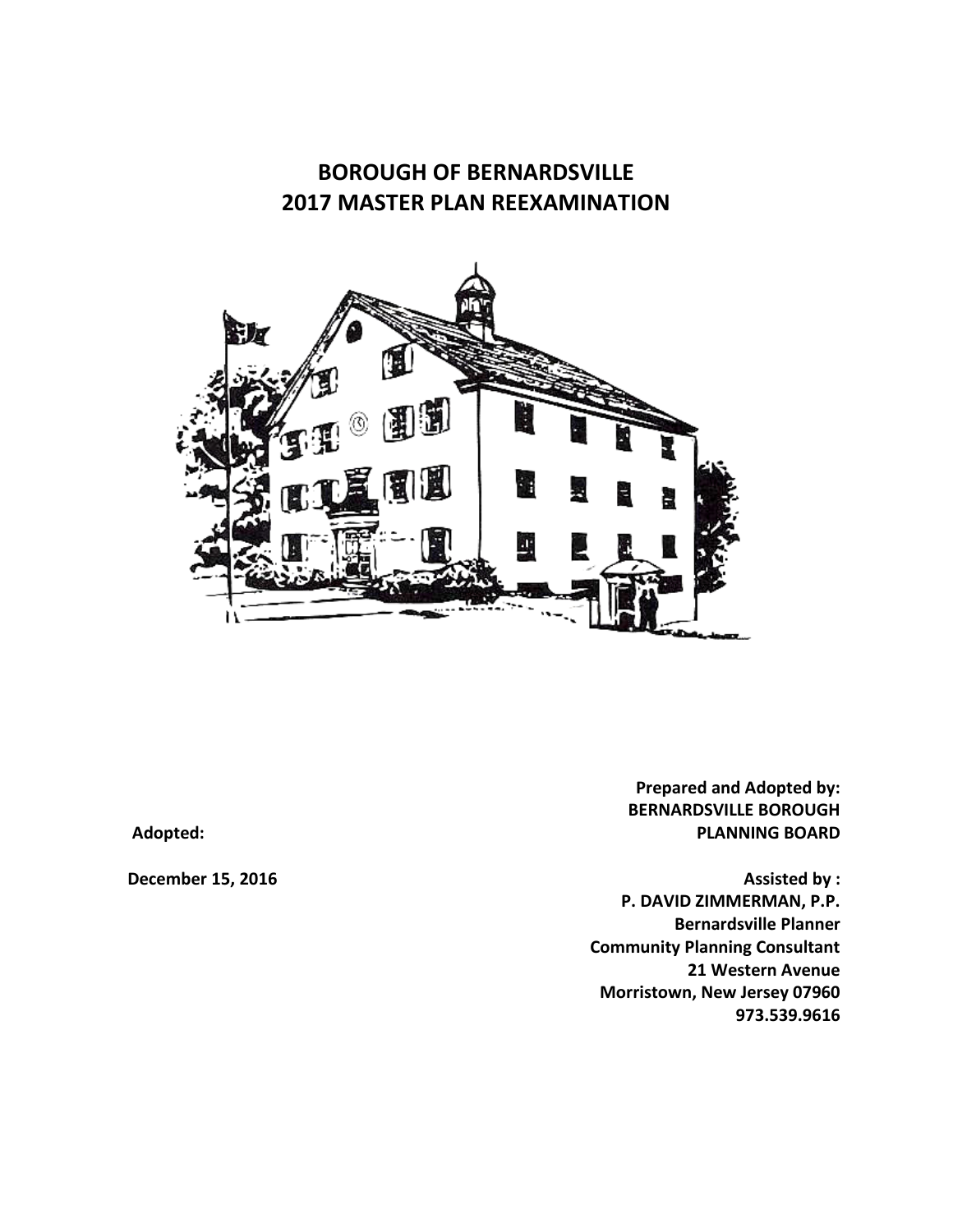#### MASTER PLAN REEXAMINATION

Borough of Bernardsville Somerset County, New Jersey

**MAYOR**: Kevin Sooy

#### **MUNICIPAL COUNCIL:**

Chris Schmidt, President Peter Birnbaum Jeffrey J. DeLeo Michael dePoortere Janet Waite Bill Youngblood

#### **BOROUGH PROFESSIONALS:**

Ralph A. Maresca, Jr., Administrator Sandra G. Jones, Clerk John R. Pidgeon, Esq., Attorney

#### **PLANNING BOARD:**

Robert Graham, Chairman Hal S. Simoff, Vice-Chairman Peter Birnbaum Karen Gardner Mary Kellogg Dorothy Paluck Robert Re Michael Sullivan Terry Thompson

#### **PLANNING BOARD PROFESSIONALS:**

P. David Zimmerman, P.P., Planner Steven K. Warner, Esq., Attorney Robert C. Brightly, P.E., Engineer Frank Mottola, Administrative Officer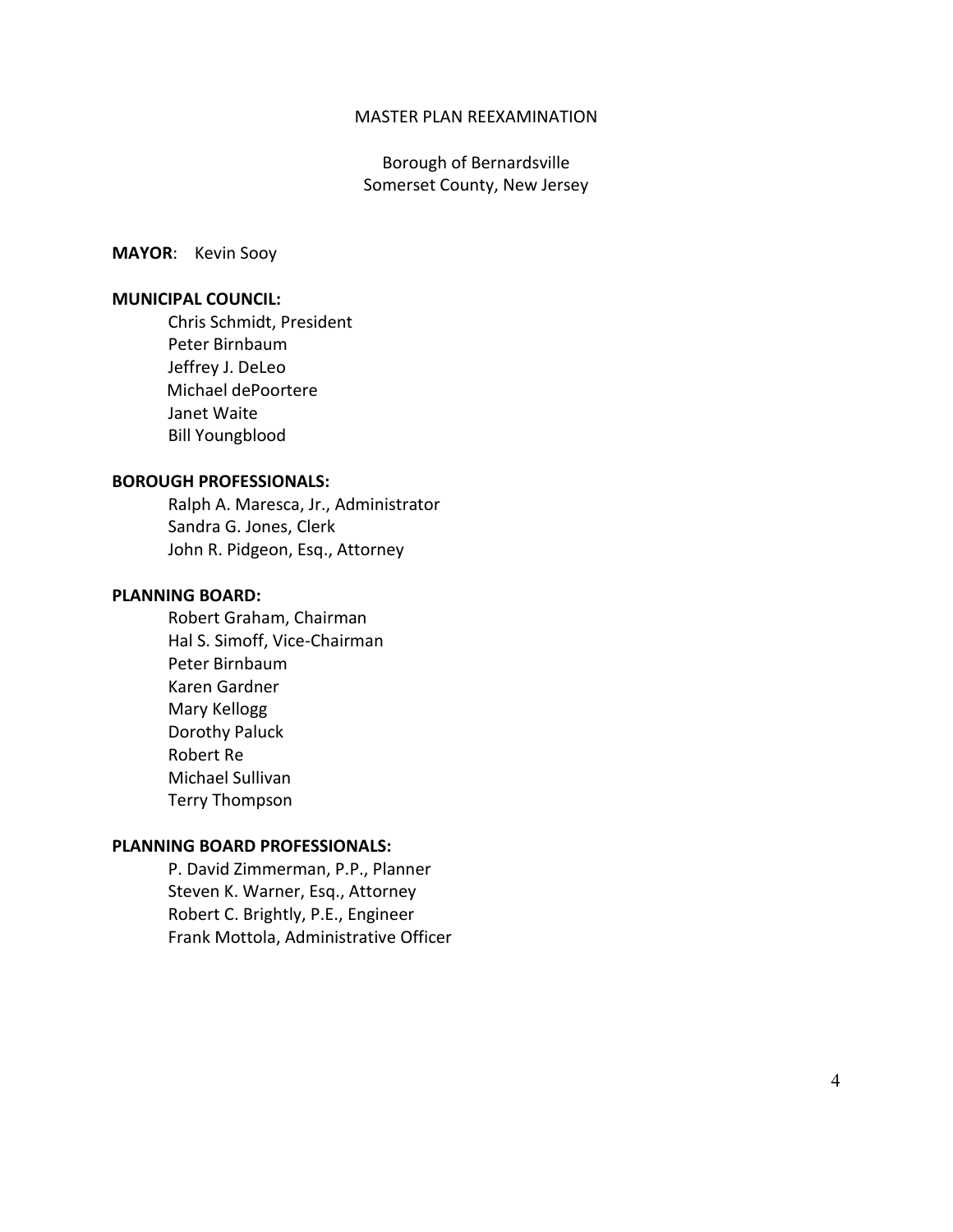#### Residents

This 2017 Master Plan Reexamination for the Borough of Bernardsville presents the findings and recommendations of your Planning Board concerning the future of our community. This reexamination is a continuation of the planning process in Bernardsville and represents a reexamination of the Comprehensive Master Plan that was adopted in 2000 and amended in 2004. This reexamination document is prepared according to N.J.S.A. 40:55D-89 Periodic Master Plan Reexamination which requires every municipality to examine its master plan every ten years.

> Robert Graham, Chairman Bernardsville Borough Planning Board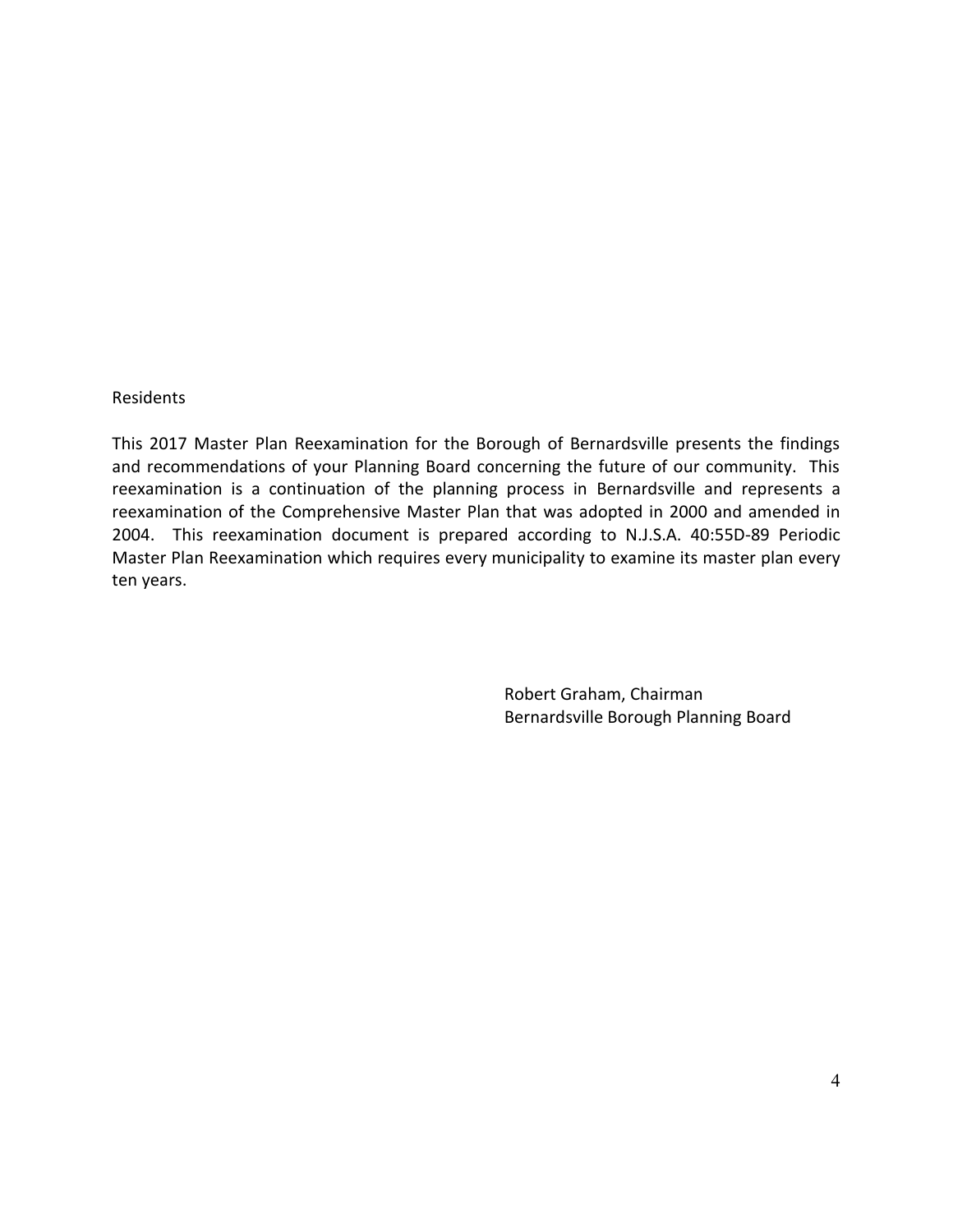# **Table of Contents**

|  | a. The major problems and objectives relating to land development in the municipality at the time                                                                                                                                                                                                                                                                                                                                                                                                                   |  |  |  |  |  |  |
|--|---------------------------------------------------------------------------------------------------------------------------------------------------------------------------------------------------------------------------------------------------------------------------------------------------------------------------------------------------------------------------------------------------------------------------------------------------------------------------------------------------------------------|--|--|--|--|--|--|
|  | b. The extent to which such problems and objectives have been reduced or have increased                                                                                                                                                                                                                                                                                                                                                                                                                             |  |  |  |  |  |  |
|  | c. The extent to which there have been significant changes in the assumptions, policies and<br>objectives forming the basis for the master plan or development regulations as last revised, with<br>particular regard to the density and distribution of population and land uses, housing conditions,<br>circulation, conservation of natural resources, energy conservation, collection, disposition and<br>recycling of designated recyclable materials, and changes in State, county and municipal policies and |  |  |  |  |  |  |
|  | d. The specific changes recommended for the master plan or development regulations, if any,<br>including underlying objectives, policies and standards, or whether a new plan or regulations should                                                                                                                                                                                                                                                                                                                 |  |  |  |  |  |  |
|  | e. The recommendations of the planning board concerning the incorporation of redevelopment<br>plans adopted pursuant to the "Local Redevelopment and Housing Law," P.L. 1992, c. 79 (C.40A:12A-<br>1 et al.) Into the land use plan element of the municipal master plan, and recommended changes, if<br>any, in the local development regulations necessary to effectuate the redevelopment plans of the                                                                                                           |  |  |  |  |  |  |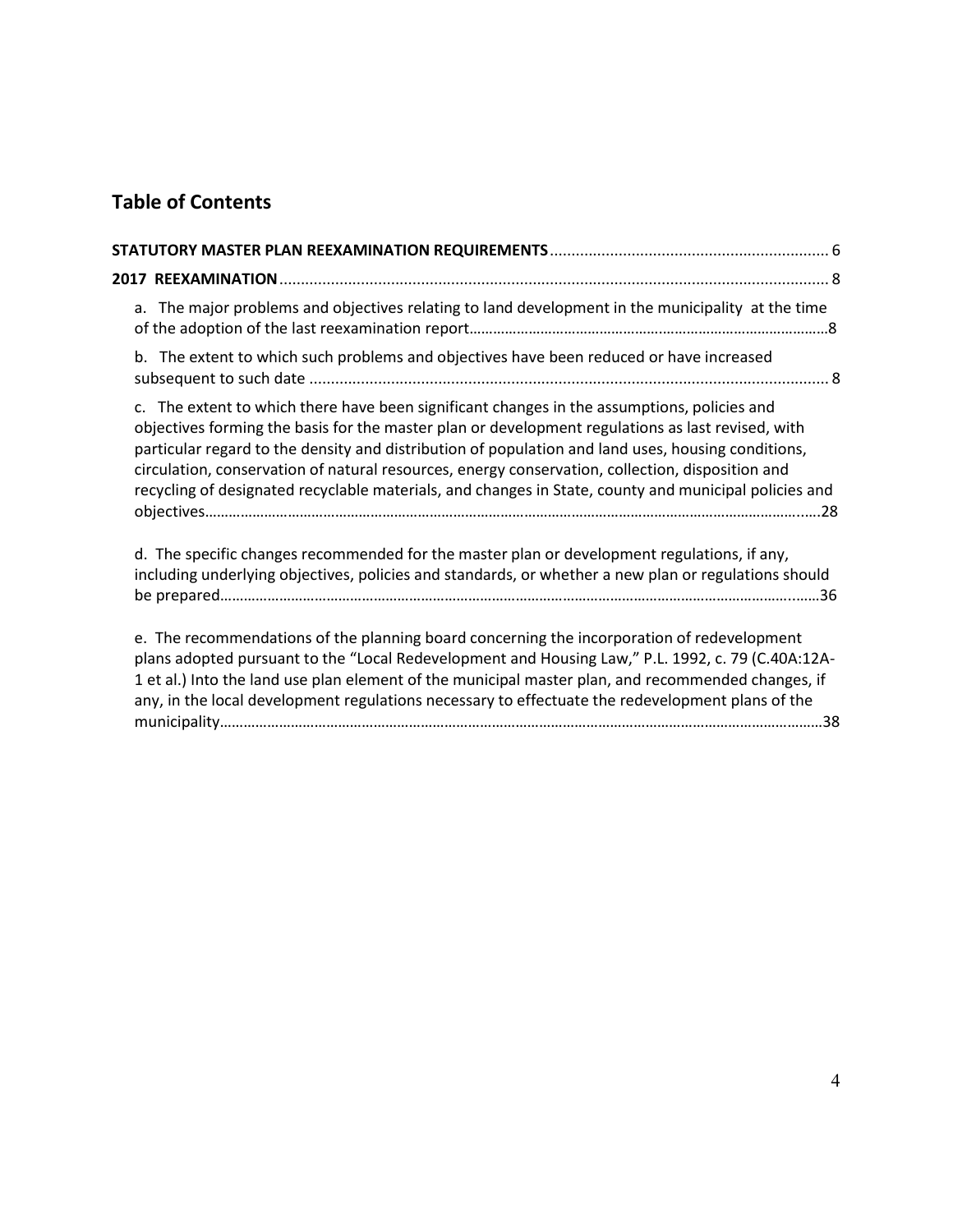The last and latest Comprehensive Master Plan for the Borough of Bernardsville was adopted on September 28, 2000 by the Bernardsville Planning Board. It has been amended four times.

The first amendment was on October 28, 2004. It was amended to add the "Bernardsville Environmental Resources Inventory". This document was originally prepared by the Upper Raritan Watershed Association for the Bernardsville Borough Environmental Commission. This inventory presents, in map and illustration form, important information concerning the physical features that characterize Bernardsville. It is presented as part of the Master Plan's Conservation Plan Element. The information is offered to, in part, identify environmental features that can have an impact upon land use.

The second amendment was the adoption on March 5, 2005 of the Stormwater Management Plan. Preparation of this document was prompted by the State requirement for such a plan in N.J.A.C.7:14A-25 Municipal Stormwater Regulations. The Bernardsville Plan contains all of the required elements described in N.J.A.C.7:8 Stormwater Management Rules. The Stormwater Management Plan addresses groundwater recharge, stormwater quantity and stormwater quality impacts by incorporating stormwater design and performance standards for new major developments. These standards are intended to minimize the adverse impact of stormwater runoff on water quality and water quantity and the loss of groundwater recharge that provides base flow in receiving water bodies. The plan describes long-term operation and maintenance measures for existing and future stormwater facilities.

The third amendment is the Housing Plan Element and Fair Share Plan, adopted on November 17, 2005. This amendment addresses the third round affordable housing obligations for municipalities seeking substantive certification from the New Jersey Council on Affordable Housing ("COAH"). The content provides substantial background information on population, economic base and housing, presents Bernardsville's estimate of 2004 - 2014 affordable housing needs and the means by which Bernardsville provides a reasonable opportunity to satisfy these housing needs. Bernardsville's petition for substantive certification was forwarded to COAH. The Plan was prepared consistent with COAH's "growth share" methodology. However, this approach was invalidated in 2007 by the New Jersey Appellate Court. Further, the Court instructed COAH, to revise its methodology.

In 2008, COAH attempted to remedy the deficiencies of the "growth share" methodology and re-calculated affordable housing obligations for every municipality in New Jersey.

In the fourth amendment, on May 20, 2010 Bernardsville adopted a new Housing Plan Element and Fair Share Plan and duly forwarded it to COAH, petitioning for substantive certification. It was never reviewed by COAH in large part because later in 2010 the Appellate Court again invalidated various methodologies and regulations that COAH adopted in 2008.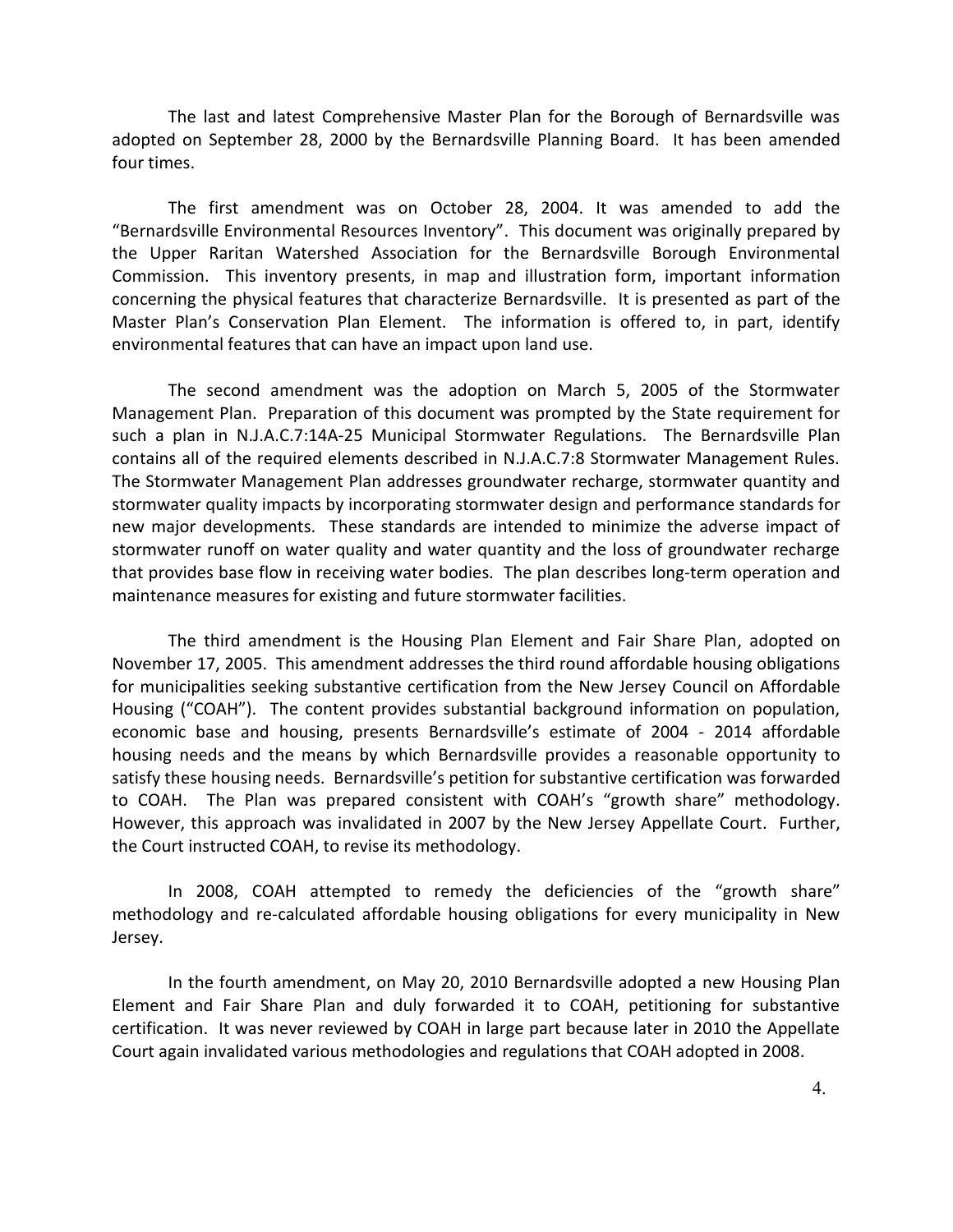In 2013 the Supreme Court issued its own decision in which it invalidated all of the Round 3 regulations COAH adopted in 2008. In its decision, the Supreme Court instructed COAH to adopt a "methodology" similar to the methodologies used in the prior round rules. COAH failed to adopt a new methodology and rules.

In March 2015, the New Jersey Supreme Court declared COAH moribund and ordered the Courts to resume oversight of affordable housing. The Court ordered each municipality to prepare a new estimate of its affordable housing obligation and provided guidance on how to do so. The Court ruling, among other things, again affirmed that the methodology for the determination of affordable housing obligations should be similar to that of prior rounds.

Lastly, to address its affordable housing obligation a consortium of New Jersey municipalities retained the services of Econsult Solutions that recalculated the present housing need (rehabilitation) and prospective need (2015-2025) for every municipality in New Jersey. Throughout this process, their work-products have been challenged by Fair Share Housing Center ("FSHC"), an affordable housing advocacy "center". Bernardsville prepared a draft Housing Plan Element and Fair Share Plan, (November 23, 2015) based on Econsult's numbers. Presently, Bernardsville is working with the Somerset Superior Court and a Court appointed master to obtain a settlement and/or substantive certification. It is an evolving process. At the conclusion of this process Bernardsville may have to adopt a final Housing Plan Element and Fair Share Plan.

#### **2006 Master Plan Reexamination**

Consistent with State statutory requirements, Bernardsville prepared a 2006 Master Plan Reexamination; adopted on January 25, 2007. Throughout this reexamination report references to the 2006 reexamination will be undertaken in addition to the formal reexamination of the 2000 Comprehensive Master Plan and its amendments.

#### **STATUTORY MASTER PLAN REEXAMINATION REQUIREMENTS**

The following quote is from N.J.S.A. 40:55D-89 Periodic Reexamination; the statutory requirements for the Bernardsville Reexamination:

*Periodic Reexamination of Municipal Plans and Regulations N.J.S.A. 40:55D-89 Periodic examination.*

*The governing body shall, at least every ten years, provide for a general reexamination of its master plan and development regulations by the planning*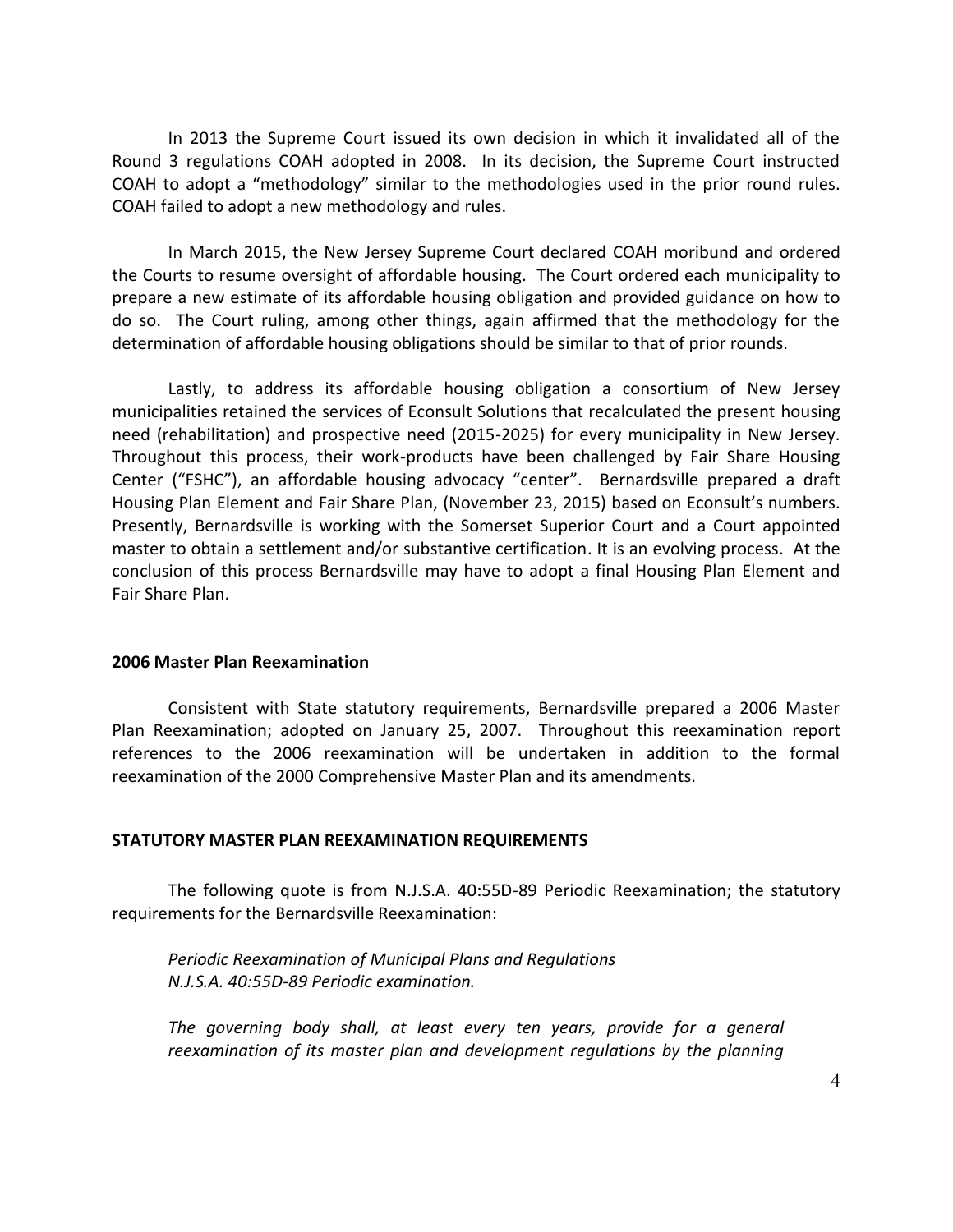*board which shall prepare and adopt by resolution a report on the findings of such reexamination, a copy of which report and resolution shall be sent to the county planning board and the municipal clerk of each adjoining municipality. The first such reexamination shall have been completed by August 1, 1982. The next reexamination shall be completed by August 1, 1988. Thereafter, a reexamination shall be completed at least once every 10 years from the previous reexamination.*

*The reexamination report shall state:*

*a. The major problems and objectives relating to land development in the municipality at the time of the adoption of the last reexamination report.*

*b. The extent to which such problems and objectives have been reduced or have increased subsequent to such date.*

*c. The extent to which there have been significant changes in the assumptions, policies and objectives forming the basis for the master plan or development regulations as last revised, with particular regard to the density and distribution of population and land uses, housing conditions, circulation, conservation of natural resources, energy conservation, collection, disposition and recycling of designated recyclable materials, and changes in State, county and municipal policies and objectives.*

*d. The specific changes recommended for the master plan or development regulations, if any, including underlying objectives, policies and standards, or whether a new plan or regulations should be prepared.*

*e. The recommendations of the planning board concerning the incorporation of redevelopment plans adopted pursuant to the "Local Redevelopment and Housing Law," P.L. 1992, c. 79 (C.40A:12A-1 et al.) into the land use plan element of the municipal master plan, and recommended changes, if any, in the local development regulations necessary to effectuate the redevelopment plans of the municipality.*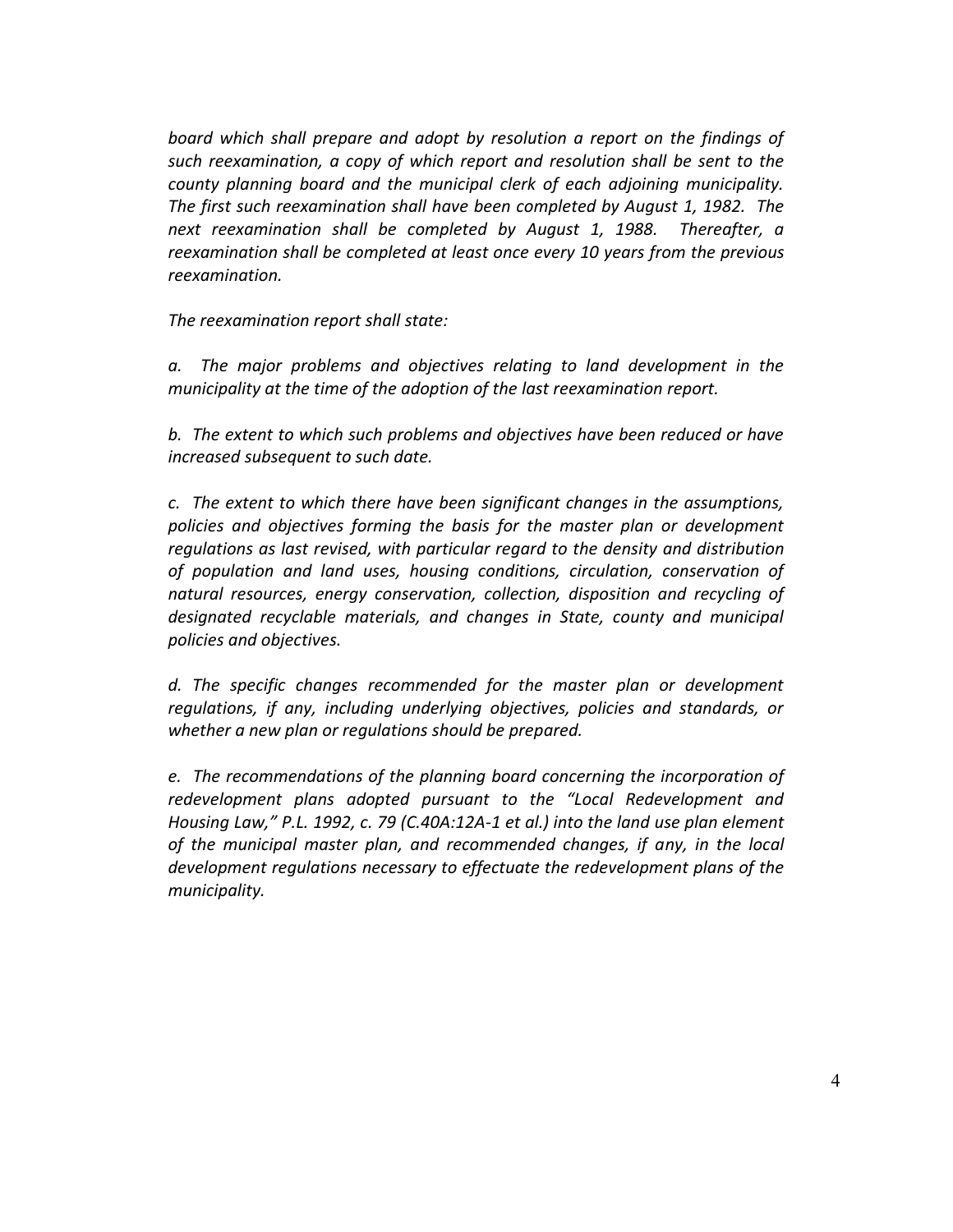#### **2017 REEXAMINATION**

*a. The major problems and objectives relating to land development in the municipality at the time of the adoption of the last reexamination report.*

*b. The extent to which such problems and objectives have been reduced or have increased subsequent to such date.*

## 2000 Master Plan Policies, Proposals and Plans

Bernardsville has developed a series of general policies over the past few decades that have guided its past development and remain valid for the future. Since 2000, the Master Plan's constituent policies, proposals and plans are based on the following general principles:

- To preserve the residential and open character of the community.
- To allow non-residential forms of land use, especially commercial, to the extent that they serve residents of the Greater Somerset Hills Subregion.
- To protect Bernardsville residents and their property from negative environmental, financial and other impacts of development.
- To provide community facilities, services and utilities to the extent they are practically feasible.
- To promote the conservation of natural systems, environmental resources, rural appearance and the natural amenities that characterize Bernardsville.

In addition to reaffirming these longstanding goals and policies of Bernardsville, identification of the downtown as a Town Center in the State Plan has introduced new goals and policies particular to this area.

- To promote the downtown as the commercial and civic center of Bernardsville,
- To enhance the physical characteristics of the downtown through sign, facade, architecture and streetscape improvements,
- To improve the circulation patterns into and through the downtown,
- To create a pedestrian-friendly atmosphere in the downtown, and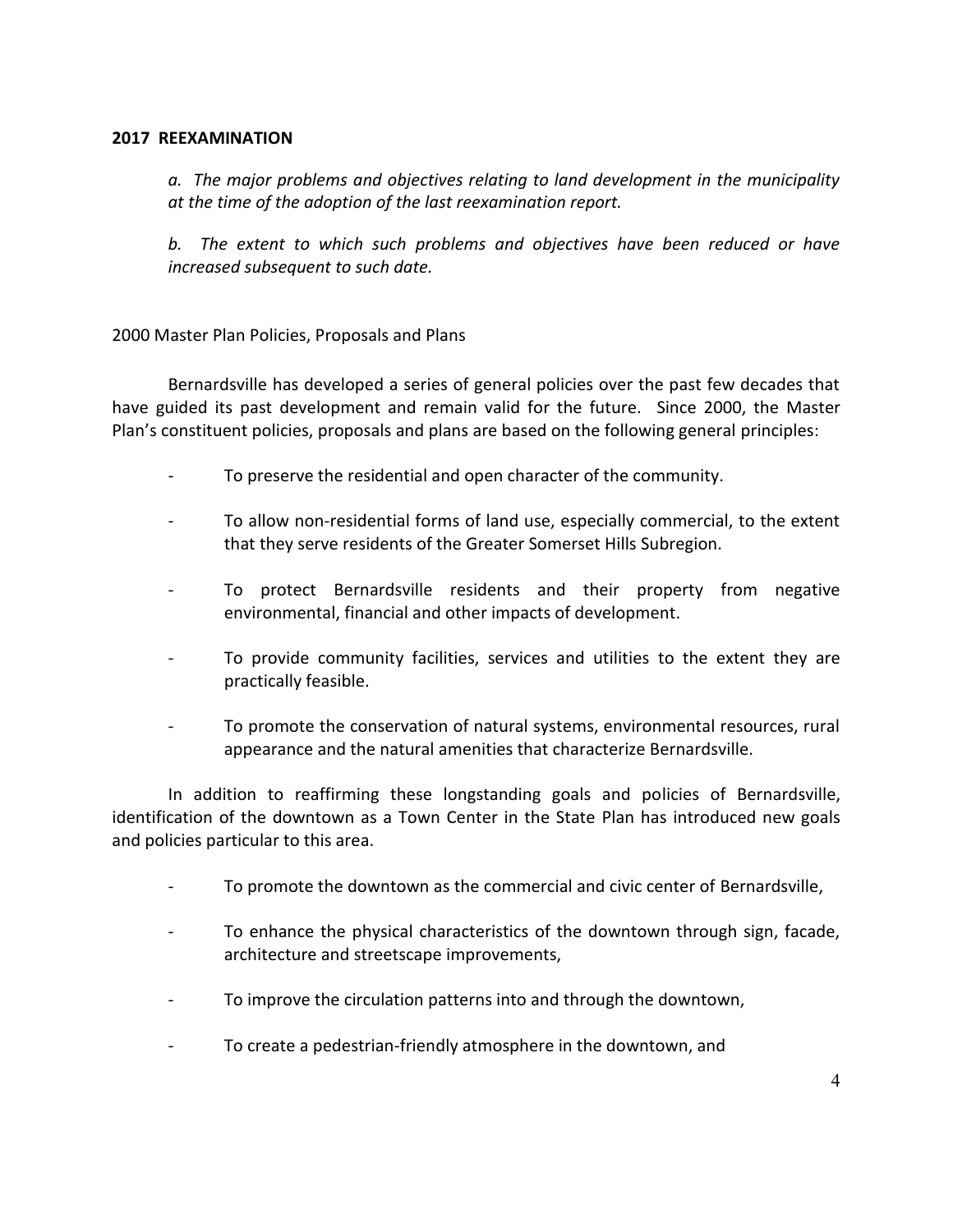To provide sufficient parking in the downtown by rationalizing land use with parking needs.

Lastly, more detailed goals, policies, objectives and recommendations are contained in each of the chapters or elements of the 2000 Comprehensive Master Plan document.

**2017 Reexamination:** These goals are reaffirmed. The first five goals in the 2000 Plan are a reiteration of these same goals as presented in the 1978 Master Plan. The second five goals pertain to the Town Center or Bernardsville's downtown and were added as part of the 2000 Plan.

All ten goals or objectives have functioned, since 2000, to guide the land development objectives of Bernardsville. They are appropriate to continue to express the planning goals and policies of Bernardsville.

Reexamination of the 2000 Planning Goals and Policies:

*- To preserve the residential and open character of the community.*

**2017 Reexamination:** This goal is reaffirmed. Based upon this goal and more specific policies outlined in the Land Use Plan Element, Bernardsville rezoned in 2002, 3,150 acres in the northern tier of the municipality to one dwelling on a minimum of 10 acres from 5 acres. This rezoning has had the effect of enhancing the open space and rural character within this new zone that is more than any other area of Bernardsville characterized by environmental constraints and challenges.

*To allow non-residential forms of land use, especially commercial, to the extent that they serve residents of the Greater Somerset Hills Subregion.*

**2017 Reexamination.** This goal is reaffirmed. Bernardsville is a commercial subregional center comprised of two supermarkets, restaurants, banks and numerous independent retail stores and shops. Indeed, it has been designated as a "Town Center" by the New Jersey Office of State Planning and the State Plan. Consistent with these goals and polices, Bernardsville in 2010, embarked on improvements to the sidewalks, lighting and streetscape of the downtown.

Also during this period, the Planning Board worked with downtown commercial property owners to rehabilitate the Bernardsville Center (King's), the Shop-Rite property, VW dealership, CVS and Rite-Aid properties and numerous other individual retail properties.

While the availability of downtown parking is an on-going concern, the Planning Board promoted reasonable ordinance modifications to downtown parking to help balance the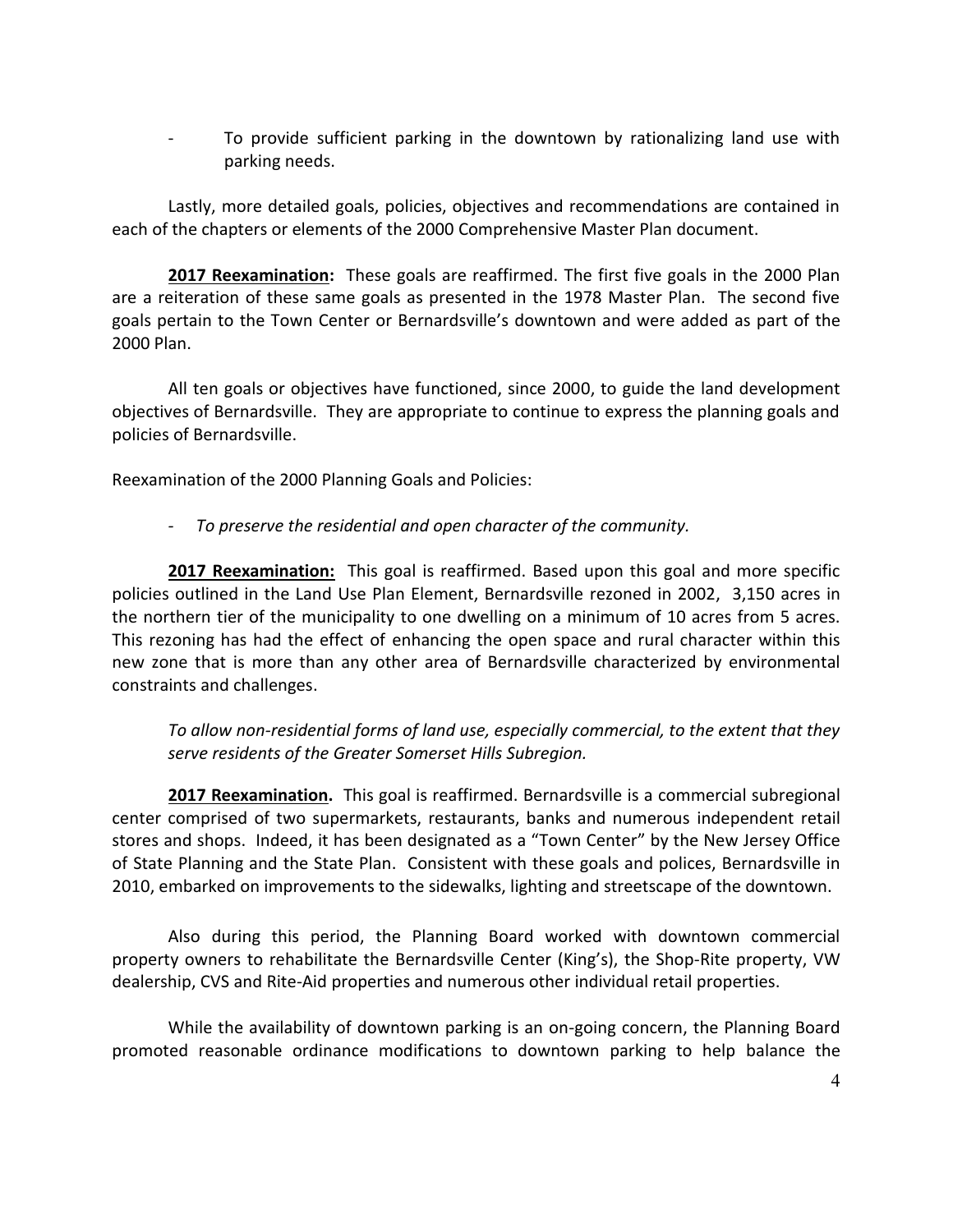demand with the supply. Enforcement of these new regulations is progressing.

It is recognized that non-residential zoning regulations establish permitted categories of uses, but correspondingly have to also allow market economics to function. Thus, Bernardsville has witnessed downtown development of numerous banks and restaurants. A greater diversity of shops, stores and, general retail uses is encouraged.

*To protect Bernardsville residents and their property from negative environmental, financial and other impacts of development.*

**2017 Reexamination.** This goal is reaffirmed.Both the Planning Board and Zoning Board of Adjustment are keenly aware of this goal and policy and strictly adhere to proper and reasonable enforcement of Bernardsville's applicable ordinances.

*To provide community facilities, services and utilities to the extent they are practically feasible.*

**2017 Reexamination.** This goal is reaffirmed.Bernardsville continues to provide a high level of facilities, services and public utilities. In pursuit of this goal, the Somerset Hills Board of Education made a major addition and renovation to the high school and upgraded its playing fields. There was also an expansion of the Polo field, responding to needs for athletic fields. Lastly, there have been substantial streetscape improvements to the downtown.

*To promote the conservation of natural systems, environmental resources, rural appearance and the natural amenities that characterize Bernardsville.* 

**2017 Reexamination.** This goal is reaffirmed. Bernardsville, in cooperation with the Somerset County Planning Board, recognizes the importance of scenic roadways in Bernardsville. The County Board has identified Mine Brook Road (Route 202), Mendham Road, Claremont Road, Dryden Road and Turnbull Lane as scenic roadways.

In 2004, the Comprehensive Master Plan was amended to include the Bernardsville Borough Environmental Resources Inventory as part of the Conservation Plan Element. This document was prepared under the direction of the Bernardsville Borough Environmental Commission. It is a thorough narrative and mapping of important and critical environment features in Bernardsville.

Recently, the Planning Board has been working with the Open Space Committee to agree on an open space and an active and passive recreation plan that will preserve and enhance open space, parks, recreation opportunities and trails throughout the municipality. This work has culminated in the production of an Open Space and Recreation Element, adopted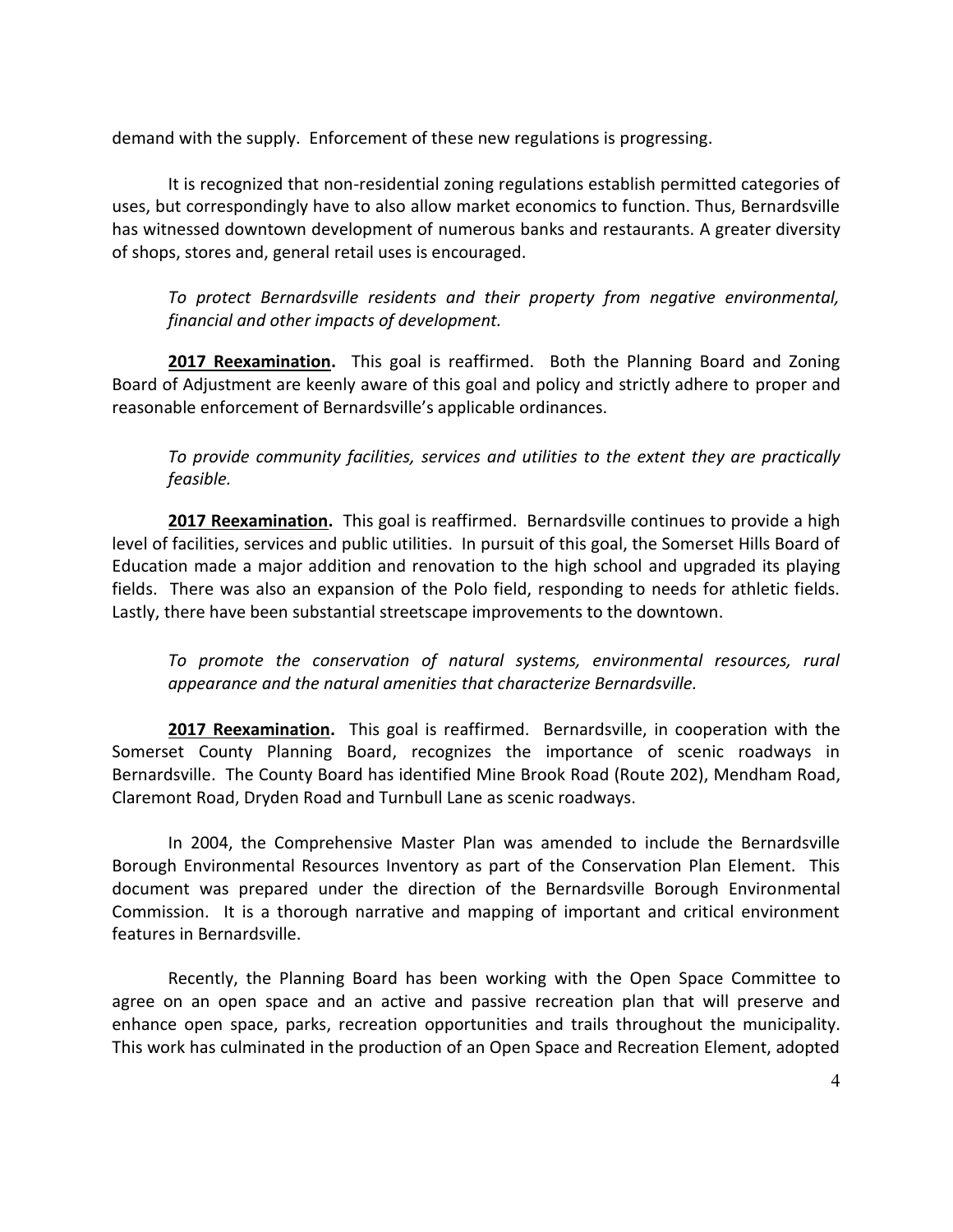by the Planning Board on November 17, 2016.

*In addition to reaffirming these longstanding goals and policies of Bernardsville, recent activities and improvements in the Town Center or downtown have introduced new goals and policies particular to this area.*

*To promote the downtown as the commercial and civic center of Bernardsville,*

**2017 Reexamination.** This goal is reaffirmed. The Planning Board during the last 10 years has worked cooperatively with downtown property owners and merchants to optimize their site plans and submissions.

*To enhance the physical characteristics of the downtown through sign, façade, architecture and streetscape improvements.* 

**2017 Reexamination**.This goal is reaffirmed.As pointed out above, Bernardsville undertook substantial lighting, sidewalk and streetscape improvements in the downtown in 2010.

*To improve the circulation patterns into and through the downtown.*

**2017 Reexamination**. This goal is reaffirmed. Aside from resignalization of Olcott Square, there has been no change to the downtown roadways. As a consequence of 10 year regional growth and development within Bernardsville resulting in increases in traffic, congestion has increased on all major roadways. This is particularly noticeable at the Route 202 – North Finley/Childs Road intersection, at Olcott Square and in front of the train station at peak commutation times.

*To create a pedestrian-friendly atmosphere in the downtown, and*

**2017 Reexamination**. This goal is reaffirmed. The streetscape improvements in the downtown directly addressed and implemented this goal and policy.

*To provide sufficient parking in the downtown by rationalizing land use with parking needs.*

**2017 Reexamination**. This goal is reaffirmed. Sufficient parking for shoppers, merchants and employees remains a concern.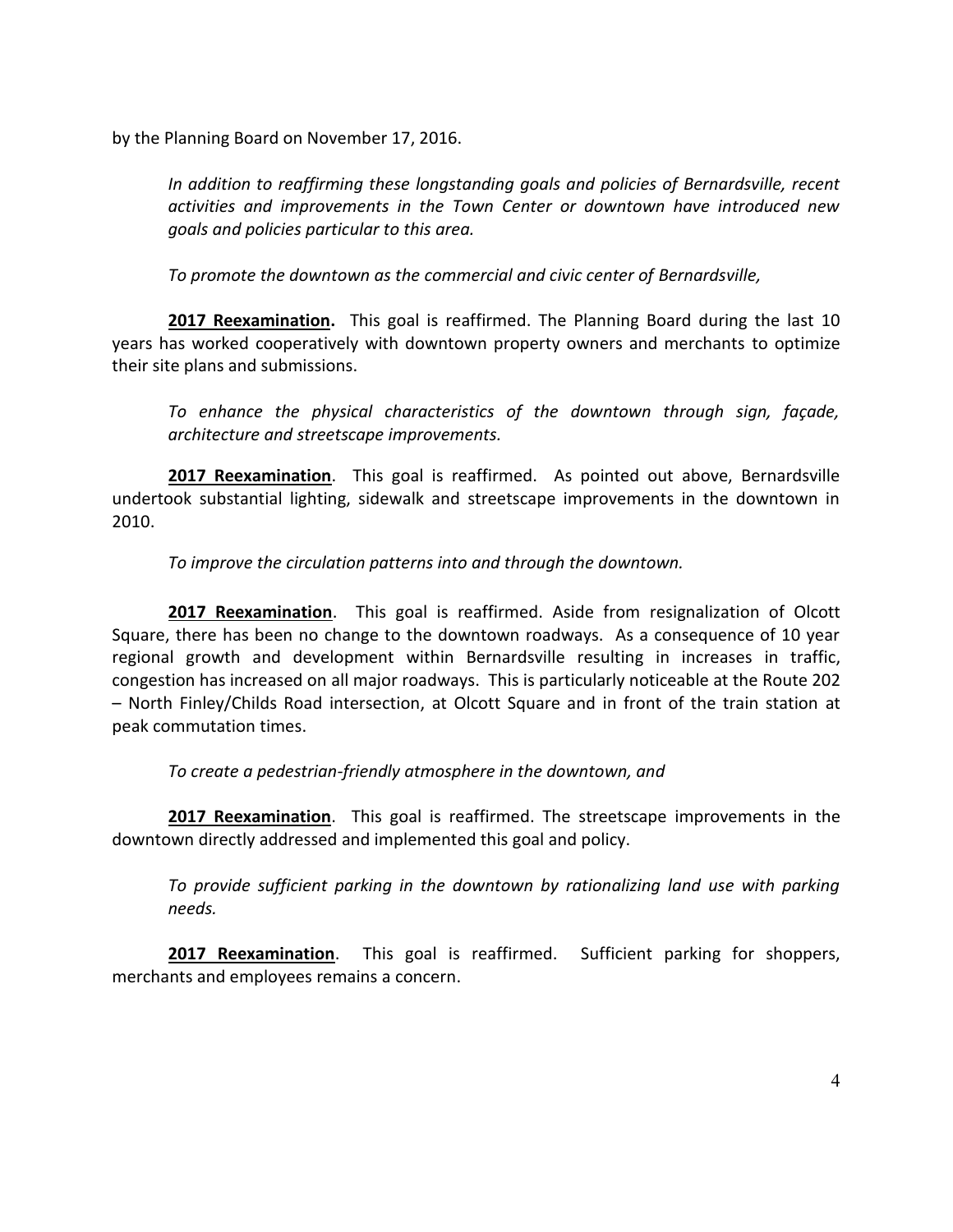## **Major Problems**

The 2000 plan presented a list of the major planning problems facing Bernardsville as follows:

- *- Traffic congestion during the peak commutation and other periods*
- *- Truck traffic through the downtown and on local roads*

**2017 Reexamination**. This concern remains. Traffic congestion on major roadways remains a major problem. Aside from the changes to the traffic signals at Olcott Square, circulation patterns remain fixed, there have been increases in traffic due to normal regional growth, as well as local growth resulting in increased traffic volumes and congestion.

Truck traffic from construction vehicles and trucks generated from the quarry tract remains a concern. Truck traffic fails too often to follow designated truck routes. Landscape truck-trailer vehicles have difficulty with turning movements in the Olcott Square area.

# *- Limited sewer capacity due to serious infiltration during storm periods*

**2017 Reexamination**. This concern remains. There have been numerous studies of this infiltration problem during storm periods, without being able to identify the specific source or sources of the stormwater infiltration. The consequence is that during storm periods the sewer system treatment capacity is exceeded. With expected patterns of increasing frequency and severity of storm events this concern is heightened

# *- Subdivision of heritage estates in the Mine Mountain sector*

**2017 Reexamination**. This concern remains. Subdivision of heritage estates in the Mine Mountain sector remains a major concern as such subdivisions can change the character of this sector and indeed, Bernardsville itself. Although, not specifically an objective of the 10 acre (R-1-10) rezoning, one effect has been a decline in subdivision applications in this district. Another factor affecting the R-1-10 zone is the lessening of the economic market for prestigious estate homes on large properties.

# *- Overbuilding in residential zones*

**2017 Reexamination**. This concern remains. This is a problem in all districts, but is a most persistent problem in the smaller lot zone districts. Recently, the Planning Board grappled with the issues of overbuilding and parking in the front yard. Regulations limiting front yard parking have been adopted. The Board is further concerned about possible razing of historic and noteworthy dwellings on properties that have subdivision potential in all districts and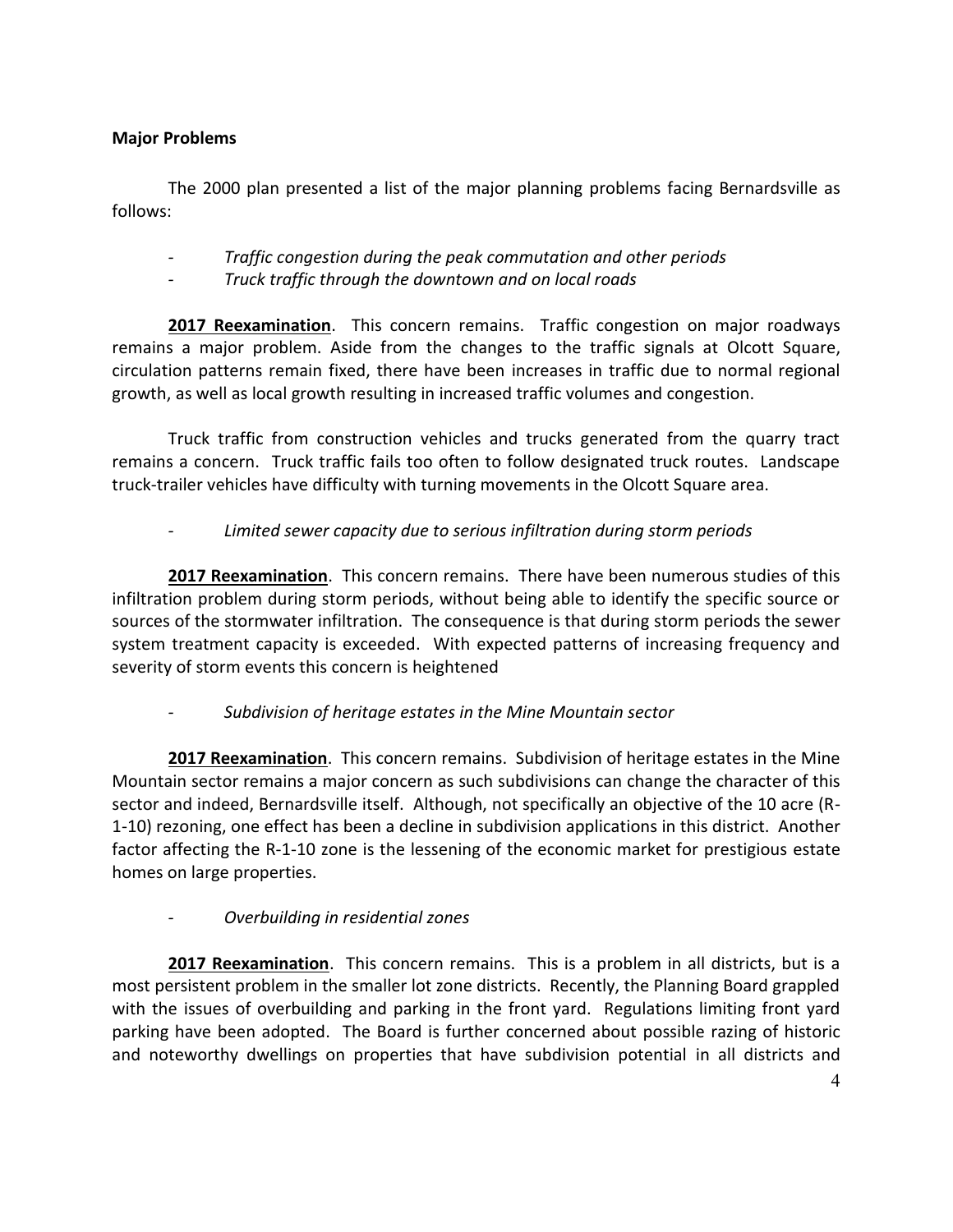consequent change to neighborhood character.

# *- Ensuring development is environmentally appropriate*

**2017 Reexamination**. This concern remains. Implementation of this objective has been a major goal of both the Planning Board and Zoning Board of Adjustment. In furtherance of this goal, the Natural Resources Inventory was added to the Comprehensive Master Plan in 2004.

# *- Improving pedestrian access and safety*

**2017 Reexamination**. This concern remains. Streetscape improvements in the downtown have addressed this concern. Sidewalks have been installed on one side of Anderson Hill Road. Sidewalks and retaining walls have recently been installed by the County along Mt. Airy Road. Sidewalks have also been installed along the length of Mullens Lane and Old Fort Road (West Branch).

# *- Providing for open space and recreation areas, and*

**2017 Reexamination**. This concern remains. The Planning Board continues to work with the Open Space Committee to draft an open space, trails, recreation and park plan. Sufficiency of active recreation areas remains a major issue.

# *- Enhancement of the downtown*

**2017 Reexamination**. This concern remains. The streetscape improvement in the downtown has been a major enhancement to the downtown. The Planning Board in its review of downtown projects and site plans is ever vigilant for opportunities to enhance signage, façades and architecture.

# **Reexamination of the 2000 Historic Plan Element**

The historic plan element is presented in two parts. The first is a brief history of Bernardsville. The second is a presentation and description of historic sites, structures and heritage estates and mansions and a statement of objectives.

# *2000 Historic Plan Objectives*

*The sites discussed herein are of particular historic and/or architectural interest to Bernardsville. It is recommended that Bernardsville encourage the continued use of historic properties in keeping with their original purpose or in the alternative a suitable and appropriate*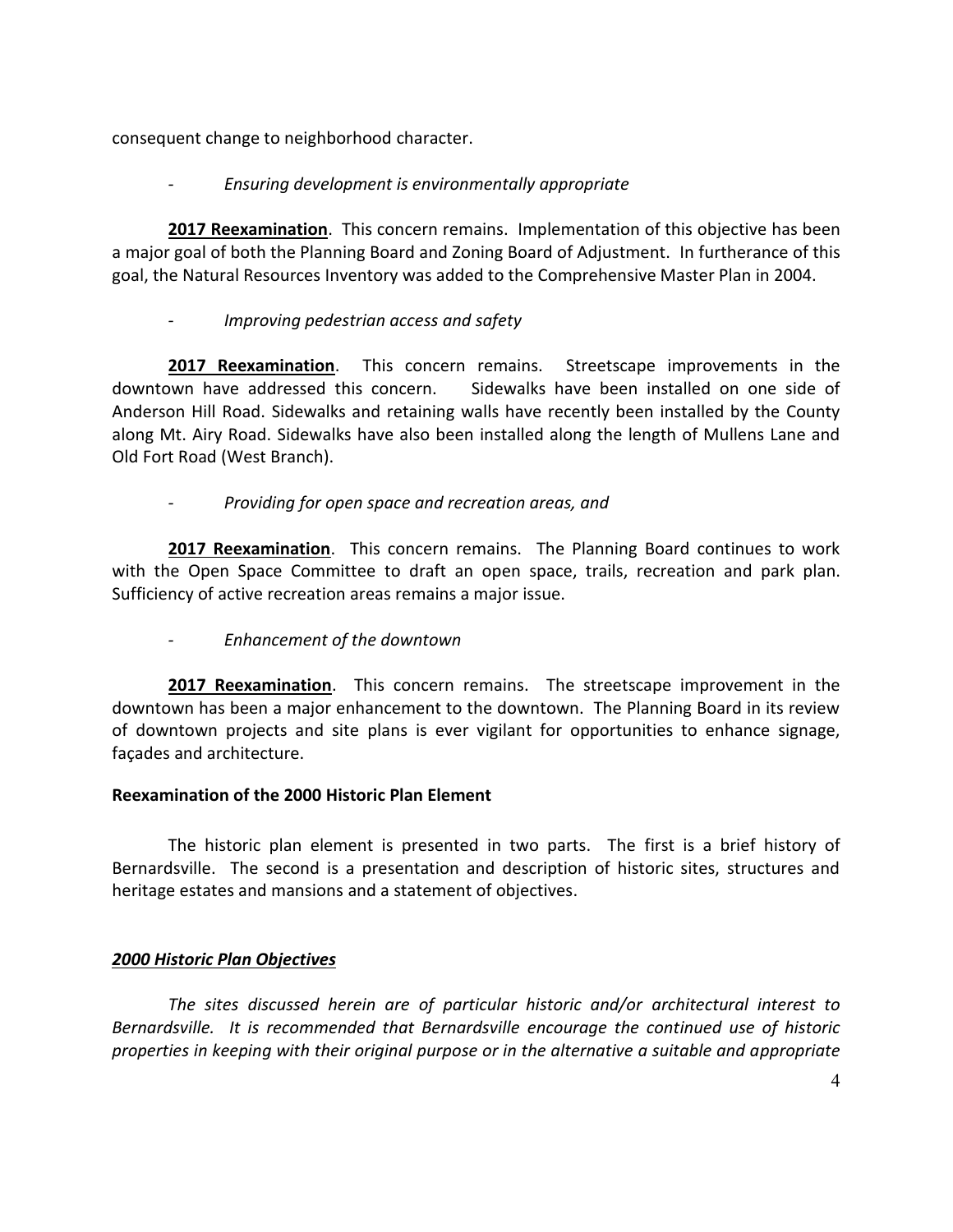*adaptive reuse. Bernardsville should explore means to implement this recommendation. Bernardsville should also encourage ways by which these historic structures and houses are not diminished by activities in the immediate environment within which they are located.*

*To date, no estate mansions have been converted to conditional uses except one to a private school, and that property has been reconverted to a residence. Upon review, several of these conditional uses, if developed as permitted, may have detrimental impacts upon their neighborhood. A conference center, for example, may generate traffic beyond the capacity of neighborhood and local roads. Other conditional uses are as undefined in scale as to potentially also be detrimental. It is therefore recommended that these conditional uses be eliminated.*

**2017 Reexamination.** Certain conditional uses, such as conference center and private schools have been removed from the ordinance.

*However, the goal of preserving heritage estates and mansions remains a high priority for Bernardsville. Thus, to achieve or implement this goal, there may be certain types of very low density housing or even very low density uses, i.e., schools, retreats, recreation, etc. that may be appropriate to this sector of Bernardsville and individual heritage estates and mansions. It is difficult to legislate for these unique uses and ensure reasonable density intensity of use standards. Implementation is best achieved on a property-by-property and use-by-use basis. However, evaluation of implementation strategies should be guided by the density objectives in this sector/district and commensurate levels of population activity and trip generation.*

**2017 Reexamination.** To date, there have been no applications for very low density housing or very low density uses, such schools, retreats or recreation. Retention of heritage estates and mansions remain a reaffirmed goal.

**2017 Reexamination**. Historic sites and dwellings are not only located in the Mine Mountain sector, but in all sectors of Bernardsville. To date, aside from identifying these sites and dwellings as a land use priority for retention, Bernardsville has not devised a legislative means to implement goals and policies aimed at preserving heritage estates and mansions nor has it addressed smaller dwellings. Consistent with the above goals and policies, Bernardsville should legislatively endeavor to encourage retention of historic sites and/or architecturally significant dwellings not only in the Mine Mountain sector, but throughout Bernardsville.

#### **Reexamination of the 2000 Utility Service Plan Element**

The utility service plan focused almost exclusively on the Bernardsville sanitary sewer system. Two major issues are discussed in the 2000 plan: infiltration and extension of service:

*Based upon the above information and most importantly the 1987 Wastewater*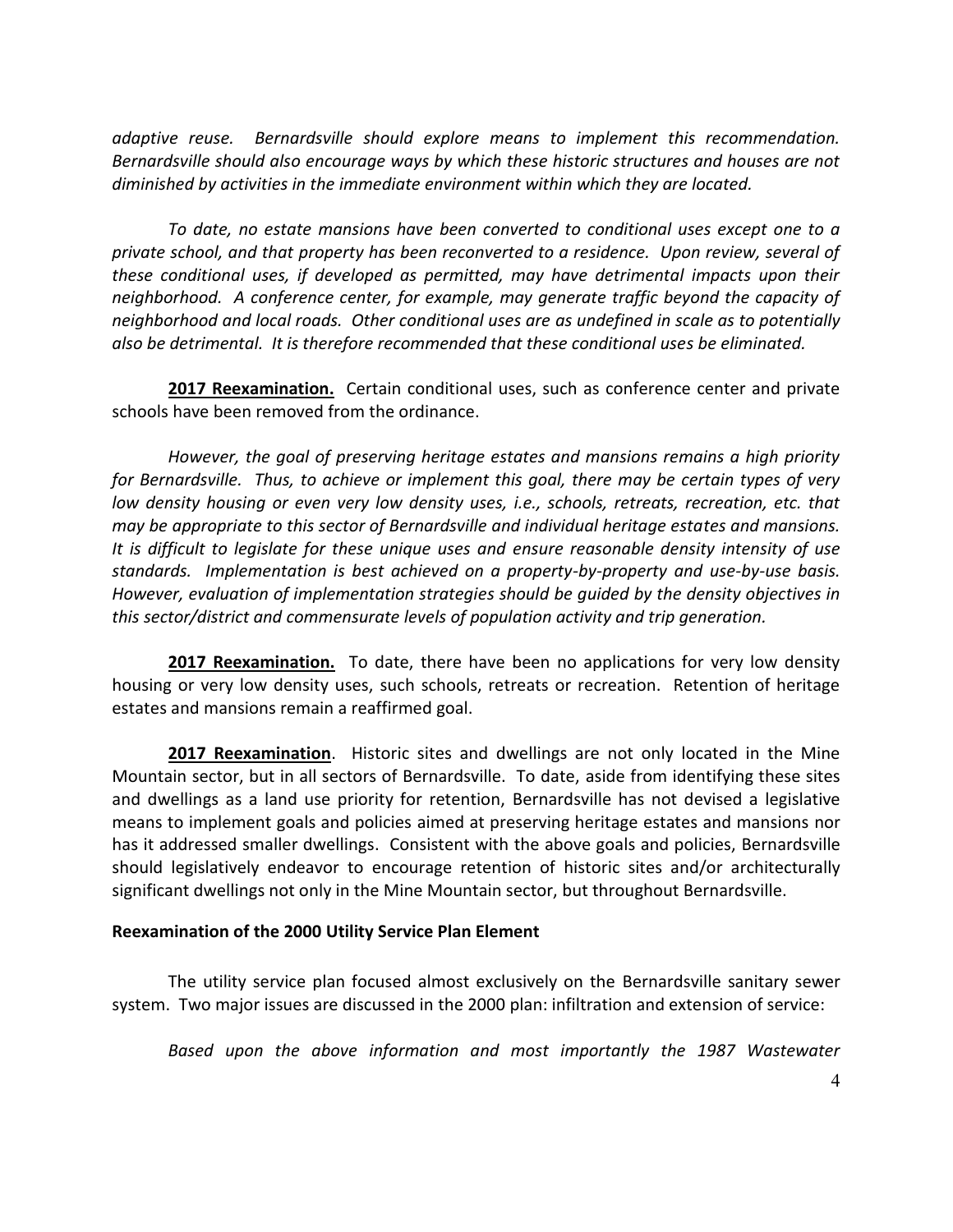*Management Study, the following recommendations are established:*

*Presently, the existing sewerage treatment plant is plagued by serious infiltration during storm periods wherein capacity is exceeded. Despite numerous attempts to identify the source or sources of the problem, it remains undetected. Bernardsville should continue to study the problem.*

*Until this infiltration problem is solved, expansion of sewers is not recommended. As a general principle, single family residences on lots of one acre or greater are recommended to be served by individual septic systems.*

*The exceptions to Bernardsville policy are several fold, involving:*

*a. Sewer service can be provided to infill development within the existing sewer service area. It is assumed this development will be housing on the few remaining vacant lots in the more densely developed neighborhoods of Bernardsville. Similarly, there are a small number of homes in the sewer service area that are not connected but should be connected. Bernardsville should require connection to the sewer system when these properties turn over from one owner to another.*

#### **2017 Reexamination.** This goal is reaffirmed.

*b. Extension is recommended to cover the few remaining C-1 properties east of Finley Avenue not presently served. This extension will preferably be undertaken by property owners when overall site improvements are proposed.*

**2017 Reexamination.** Sewer service has been provided by a private service contractor that connects this area to a force main at North Finley Avenue.

*c. Extension of sewer facilities in conjunction with new subdivision development at the edges of the sewer service area is not recommended. Existing homes at the contiguous to the sewer service area should be given priority as waste water treatment capacity becomes available. No sewer facility extensions are recommended for the R-1 zone district.*

**2017 Reexamination.**These goals are reaffirmed. No sewer facility extensions are recommended for either the R-1 district, or the R-2 district. Despite continuous study, the source(s) of infiltration during storm periods has not been identified. Expansion of the sewer service area has not occurred, nor are there any plans to do so. Thus, the above sewer service recommendations remain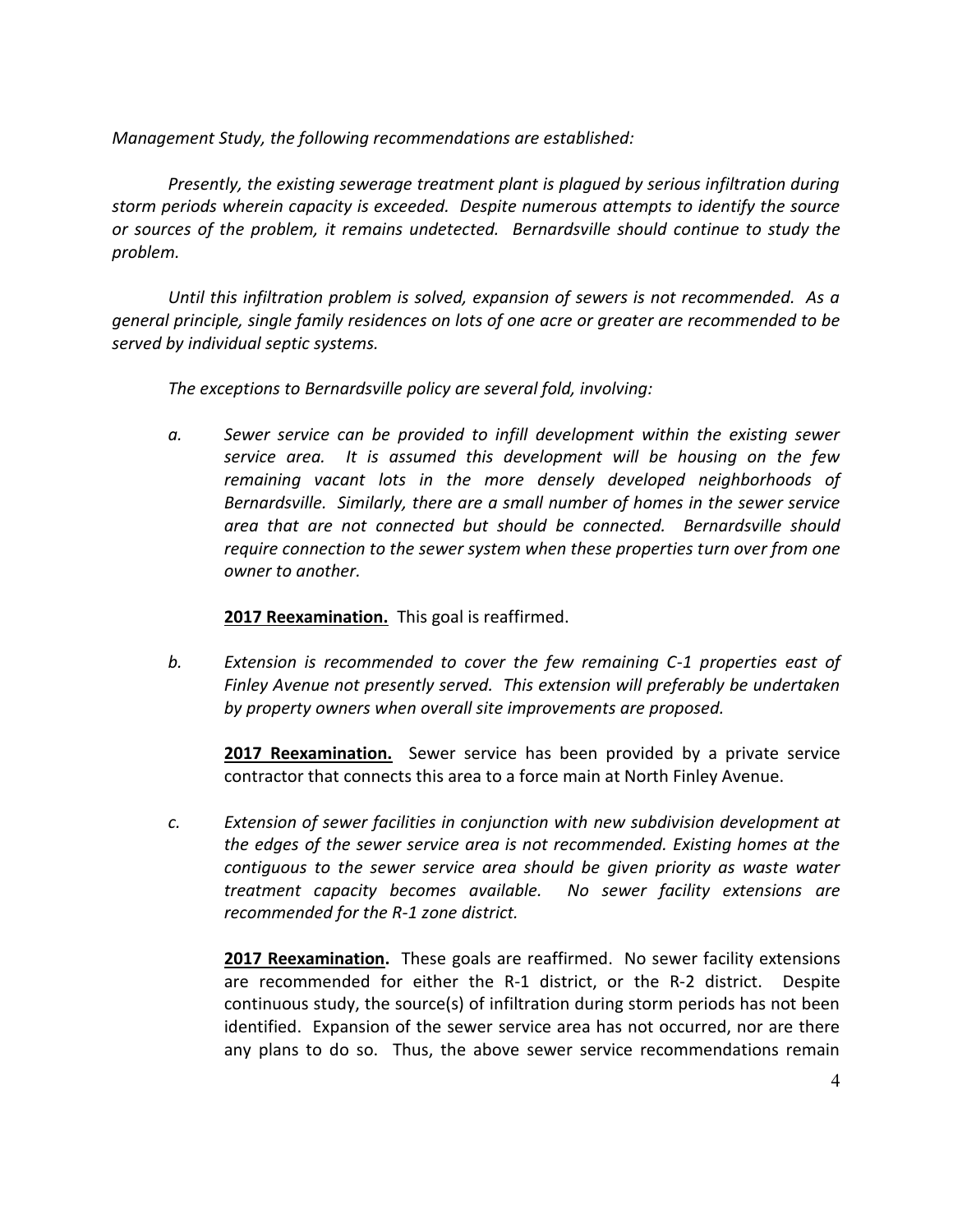operative for the Bernardsville.

The Bernardsville engineering firm, Ferriero Engineering, Inc. prepared a Stormwater Management Plan that was adopted on March 3, 2005 by the Planning Board. It complies fully with the New Jersey Department of Environment's municipal stormwater regulation program.

## **Reexamination of the 2000 Circulation Plan Element**

The majority of this element is composed of descriptions of the four types of roadways in Bernardsville: arterial roads, major collectors, minor collectors and local streets. The 2000 Plan also identified general traffic circulation issues as well as traffic circulation issues as identified by Bernardsville traffic officer. The general traffic circulation issues include:

a. Childs/Finley/Route 202 Intersection

# *Intersection redesign is warranted.*

**2017 Reexamination:** This goal is reaffirmed. Redesign is a State Department of Transportation (DOT) responsibility. To date, Bernardsville has not pursued DOT for intersection redesign. The critical problem at this intersection is lack of left turn lanes from Route 202. It is most acute during peak hour commutation time.

b. Truck Traffic

*There is a substantial amount of truck traffic generated by the quarry and plant located off Mine Brook Road (Route 202) west of the Town Center. This truck traffic conflicts with automobile traffic and congests the Town Center roadways and intersections. Trucks have a major problem turning right onto Mount Airy Road. Thus, reduction or elimination of this use should be encouraged as no longer appropriate. Lastly, introduction or expansion of uses in the quarry property which generate trucks should not be permitted.*

**2017 Reexamination:** This goal is reaffirmed. However, truck traffic from the quarry property has declined since 2000. The quarry and plant are valid non-conforming uses that have the right to continue. Expansion is not permitted. Additional uses that have developed in the quarry property such as storage uses do not generate measurable truck traffic. Recently, the Planning Board proposed an ordinance amendment to allow recycling in the quarry industrial district. It is a use that is not anticipated to generate measurable truck traffic.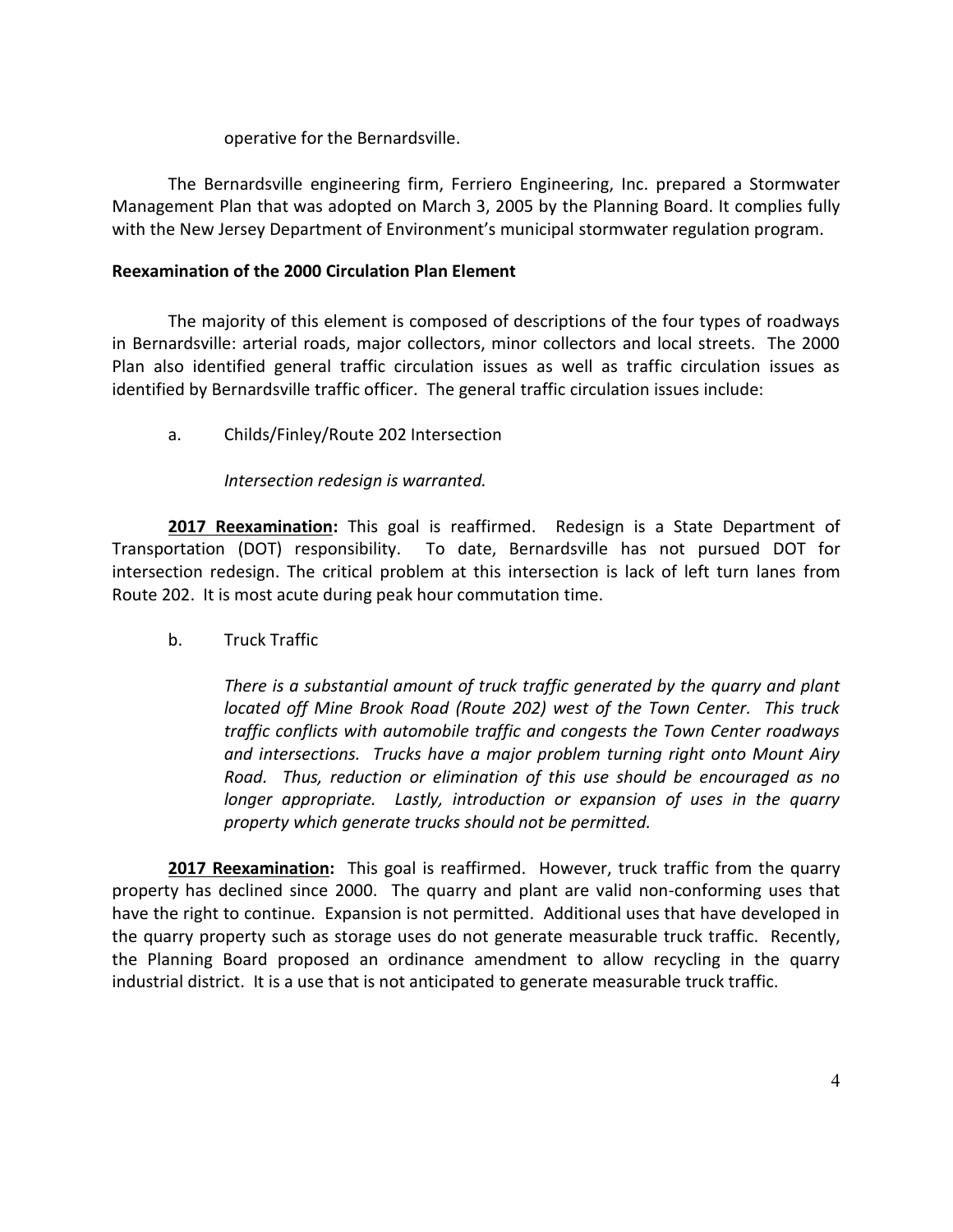#### c. Route 202 East

*Multiple commercial ingress-egress points, particularly in front of the two shopping centers, cause traffic congestion. There are numerous rear-end accidents, mostly at low speeds, in front of these commercial driveways.*

*The area needs further study. However, reducing driveways and creating "exitonly" and "entrance-only" driveways are two short-term remedies.*

**2017 Reexamination:** These concerns remain. Minor modification and improvement to the Shop-Rite site plan approval was made to the eastern ingress-egress access. As additional applications in this corridor come before the Planning and/or Zoning Boards access modifications are made. Recent review and approval of the Bernardsville Centre shopping center (King's) expansion addressed ingress-egress access. First, the western ingress-egress will be converted to egress only and redesigned to NJDOT standards. A new eastern ingress-egress driveway will provide for truck access separated from shopper vehicle access.

In December 2004, the zoning ordinance requirements for automobile sale uses was modified to require greater setbacks, more extensive landscaping and other changes all aimed at producing a more aesthetic and appropriately scaled development. These new requirements were relied upon in the Planning Board's site plan review and upgrade of the VW dealership renovation.

*Access from the rear of the Shop-Rite property to No. Finley Avenue will remove south bound traffic from Route 202 and the Route 202/N. Finley Avenue intersection.*

**2017 Reexamination:** This goal is reaffirmed. Provision for part of this new rear access way was reserved on the Shop-Rite property when the Planning Board approved their site plan for expansion and modification. There are two intervening parcels that lie between Shop-Rite and North Finley Avenue. Provision for this access road remains a circulation objective and will be required when these two properties come before the Planning Board.

d. Claremont/Seney/Mine Mount/Intersection.

*This is a unique five-street intersection. It is the scene of accidents due to poor visibility and confusion due to the multiple intersections (5 intersection points). It is particularly hazardous for students crossing to go to school. The intersection needs traffic control and instructional signage.* 

**2017 Reexamination:** This objective is reaffirmed. Traffic control has not been introduced and is still needed; however, there is a crossing guard during school access and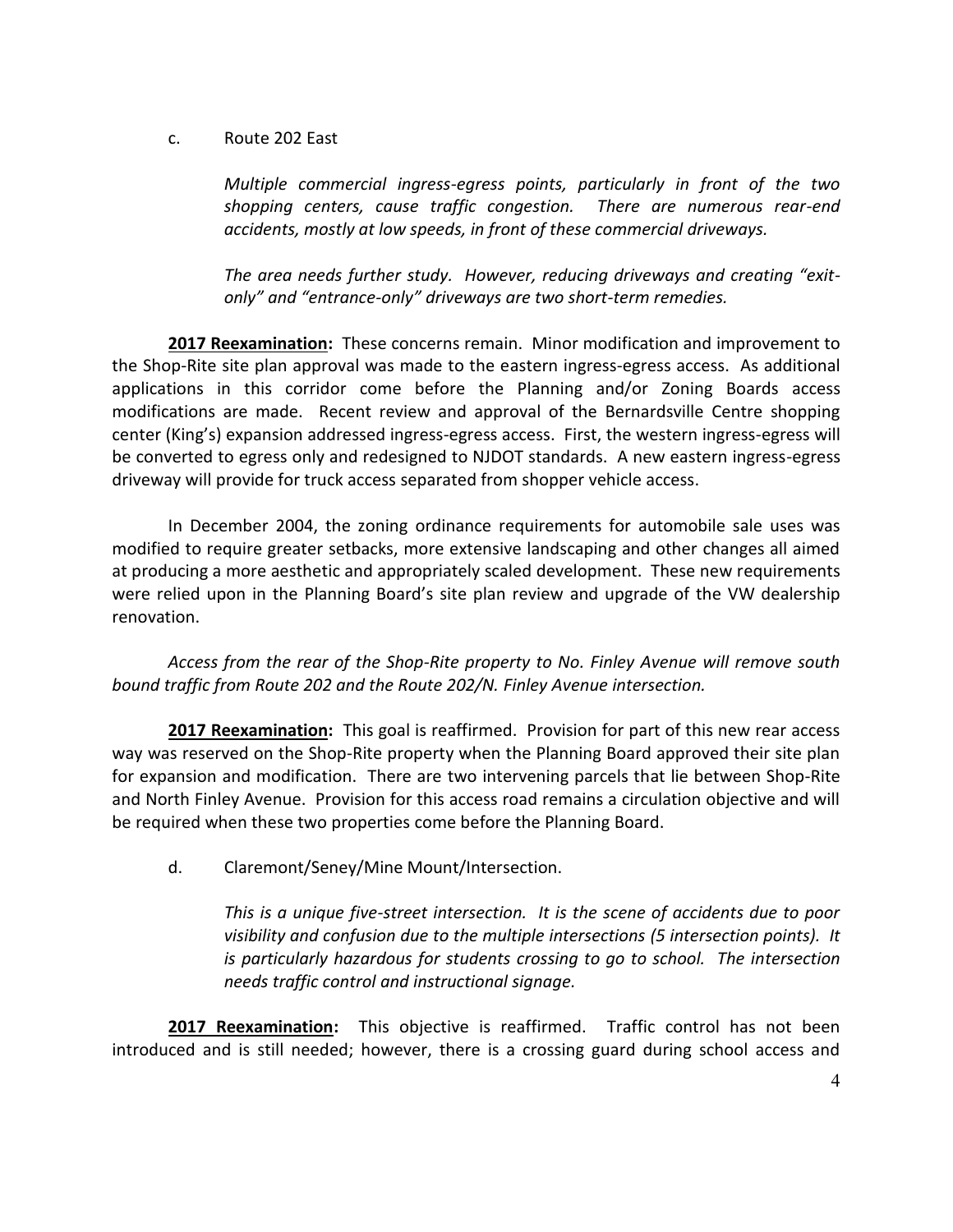departure hours.

## e. Olcott Square

*During peak AM and PM commutation periods the center of Bernardsville at Olcott Square is congested. Part of this congestion is due to heavy truck traffic. As a consequence, vehicles are avoiding the square and using local streets and the new library driveway as a bypass*.

**2017 Reexamination:** These concerns remain. Use of local streets to avoid congestion at Olcott Square continues. The Planning Board has introduced a draft new circulation plan (the Robert Graham plan) for the Olcott Square, Mill Street, and Mine Brook Road (Route 202) roadways proposing a one-way-circulation system that will enhance traffic movements in the downtown center. This new system would involve local, County and State authorities for implementation and will require serious effort by Bernardsville.

f. Accessibility

*Bernardsville lacks an alternate, continuous east-west thoroughfare to Route 202. The Campbell/Mountain Top/Post/Ballantine/Washington Corner sequence of roads performs this function in the Mine Mountain Sector. However, these roads are not completely aligned with each other, thus limiting the ease of movement from one part to another.*

*The steep grades from the Mine Mountain and Park Sectors to the rest of Bernardsville also slow circulation. In winter especially, these differences create hazardous driving conditions.*

*These residential roads were not designed to carry the significant traffic volumes which they are presently experiencing, especially during AM and PM peak traffic periods.*

**2017 Reexamination:** These concerns remain. Major improvement to local streets may address some of these issues, however it may simultaneously negatively impact the ruralsuburban, and heavily foliated streetscape character of these roadways. Bernardsville maintains these roads with periodic new pavement which contributes to improved circulation.

g. Parking

*Parking in the downtown is inadequate at peak periods. There are conflicts between parking of commuters, businesses, customers and residents.*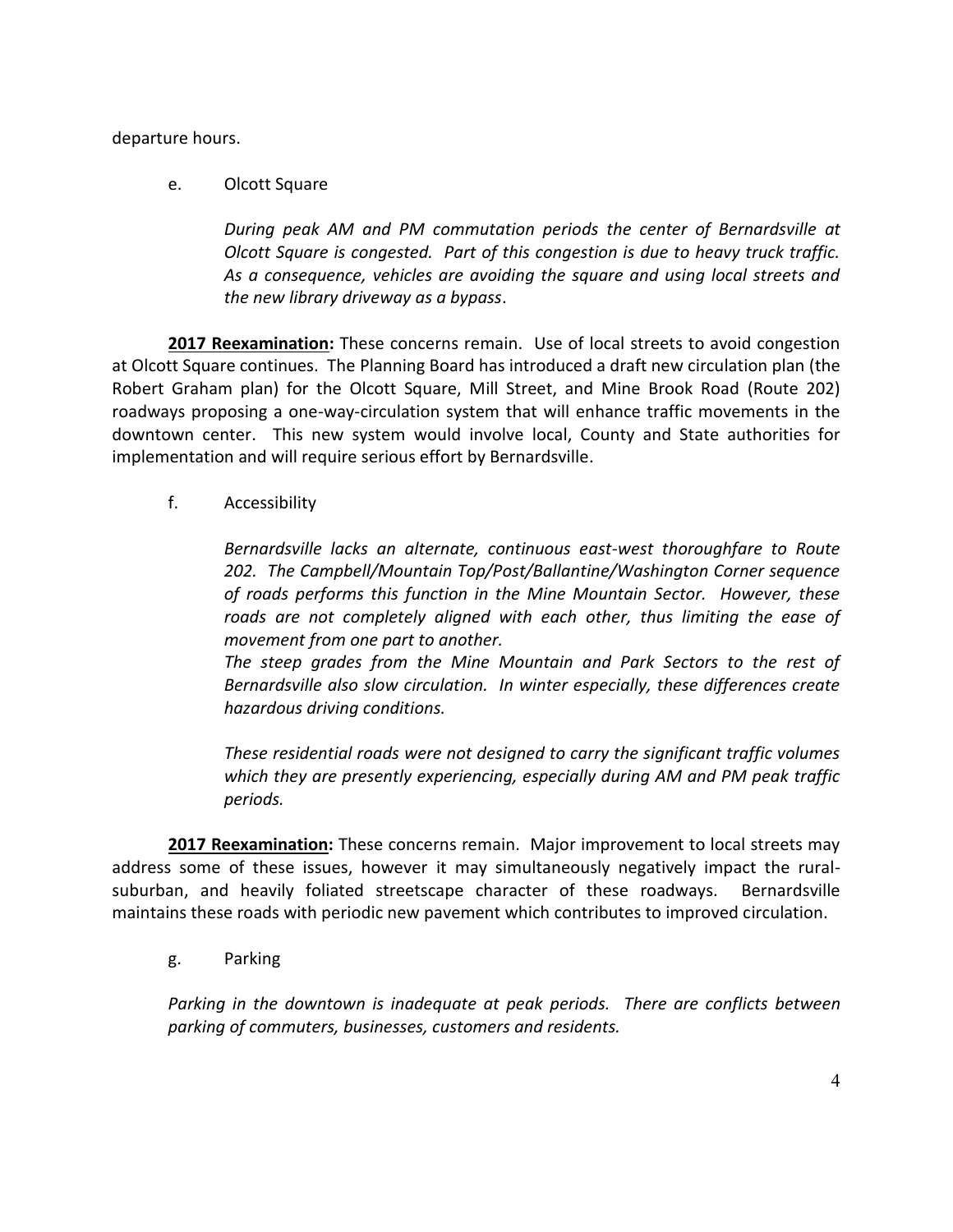**2017 Reexamination:** This concern remains. Lack of adequate downtown parking is an ever present concern which inhibits development and/or redevelopment of properties in the downtown. The recent imposition of a four-hour limit on parking at the library parking lot seems to have alleviated congestion there, perhaps by displacing commuters and employees of nearby businesses whose access to adequate alternate parking is not yet certain. To address this issue, the Planning Board initiated an ordinance that will channel employee parking to the public Ammerman lot and thereby vacate spaces for downtown patrons.

Lastly, the Plan addresses sidewalks as follows:

*Installing sidewalks in the following locations is recommended to promote school access safety.*

- *- Mendham Road from Stone Fence Road and Chestnut Road*
- *- Mendham Road from Claremont Road to Sycamore Hill*
- *- Entire length of Anderson Hill Road*
- *- Childsworth Avenue from Olcott to Mullens Lane*
- *- Entire length of Mullens Lane*
- *- Entire length of Old Fort Road (West branch)*

*Provision of sidewalks at least along one side of the above roads will not only promote safe student access to schools and recreation areas but also reduce drop-off traffic and congestion.*

**2017 Reexamination:** This goal is reaffirmed. Sidewalks have been installed on one side of Anderson Hill Road, entire length of Mullens Lane and Old Fort Road (West Branch). New sidewalks and retaining wall have been installed along Mt. Airy Road by the County. Construction of additional sidewalks remains an appropriate objective for school access safety. The Somerset Hills Board of Education together with the Bernardsville Police Department have prepared a new safe-routes-to-school sidewalk plan which has been reviewed and endorsed by the Planning Board.

## **Reexamination of the 2000 Conservation Plan Element**

The overwhelming bulk of information, maps and narrative contained in the Conservation Plan Element is descriptive of the environmental features that characterize Bernardsville. The Conservation Plan element also contained several guidelines and recommendations.

*As a general guide, where slope exceeds 15 percent, only very low densities are*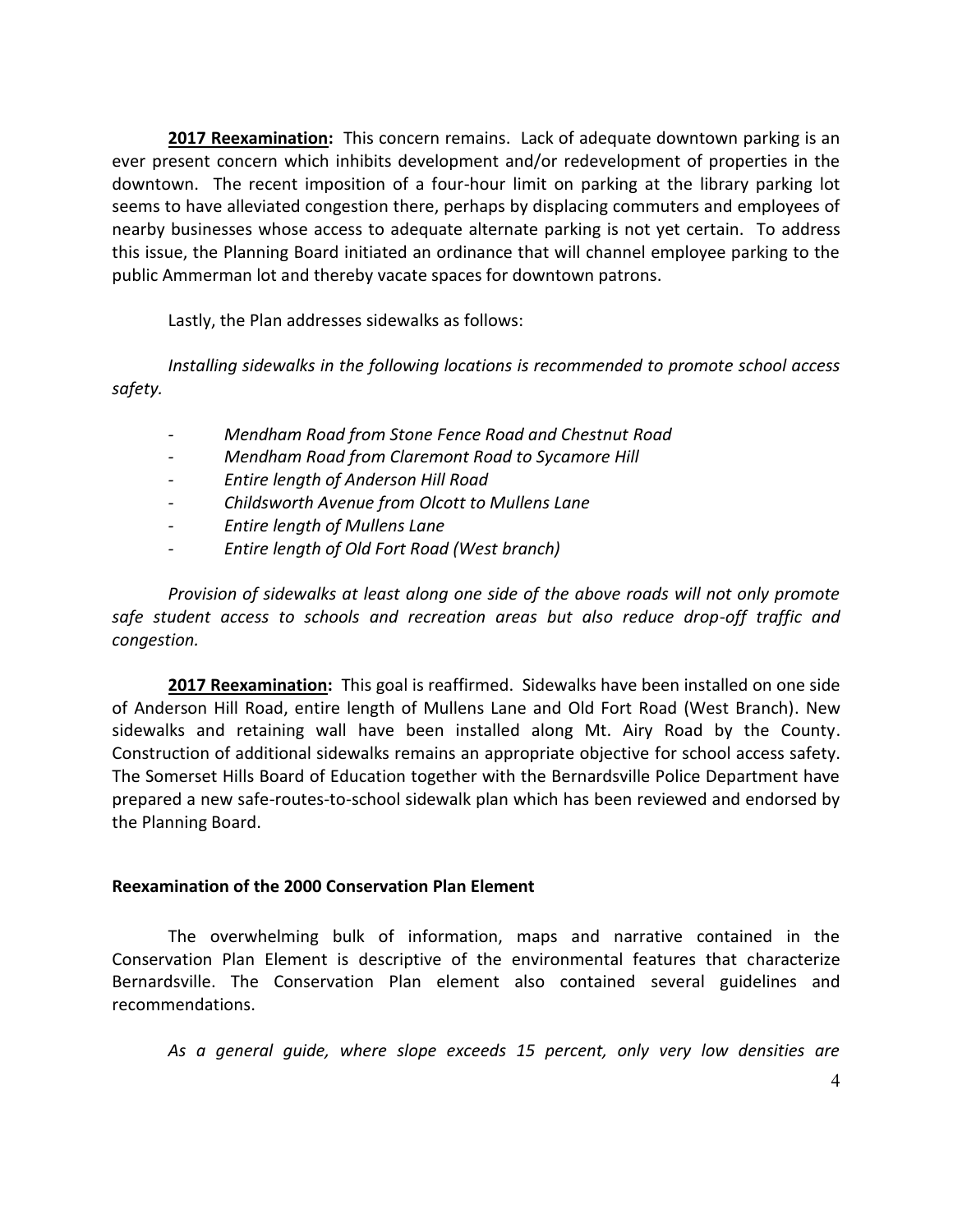*tolerable, and each lot should be carefully evaluated in terms of drainage, erosion, and sewage capability. There should be no building on slopes over 25 percent.*

**2017 Reexamination:** This goal is reaffirmed. The ordinance requirements for development in steep slopes were tightened by introducing new maximum surface disturbance limits on July, 2002.

*The major scenic corridor in Bernardsville is Route 202, Mine Brook Road, from the municipal pond to its border with Far Hills to the west. Highlighting this corridor is the municipal pond, municipal building and adjacent park, extensive farm property and estates which collectively contribute to the corridor's scenic vistas. Indeed, this area is the last rural farm landscape in Bernardsville. It is a valuable visual resource which conveys to the public a strong sense of Bernardsville's land use attributes, heritage and character.*

*Consistent with these findings, it is recommended that this scenic corridor be further studied to identify alternative means for its preservation. These* "*means*" *may range from establishing greater front yard setbacks to obtaining agricultural preservation funding for the purchase of development rights.*

**2017 Reexamination:** This goal is reaffirmed. In addition to the "means" discussed above, the Planning Board also considered requiring the clustering of development. The Planning Board studied mandatory clustering and prepared an ordinance providing for mandatory clustering; however, it was not adopted by the governing body.

Agricultural land preservation is a State Department of Agriculture program entered into by a willing farmer and the State. To date, it has not been pursued by either party in Bernardsville.

*The Great Swamp Watershed Association published "The Great Swamp Greenway and Open Space Plan" (1998) where the above information is presented and plans for protection are recommended. For Bernardsville, as well as throughout the watershed, the Plan recommends establishing 150 ft. buffering on all stream corridors feeding into the Passaic River and Swamp. The first 75 ft. of buffer from the stream should be planted with native trees and shrubs. The area outside the 75 ft. can be planted with grass or non-grass vegetation. It can be mowed or grazed with livestock.*

*It is recommended that this buffer recommendation be reviewed as to its applicability to the Bernardsville Great Swamp portion of the watershed and even the rest of Bernardsville as an appropriate means to protect the water quality of these streams and the environmental quality of the watershed.*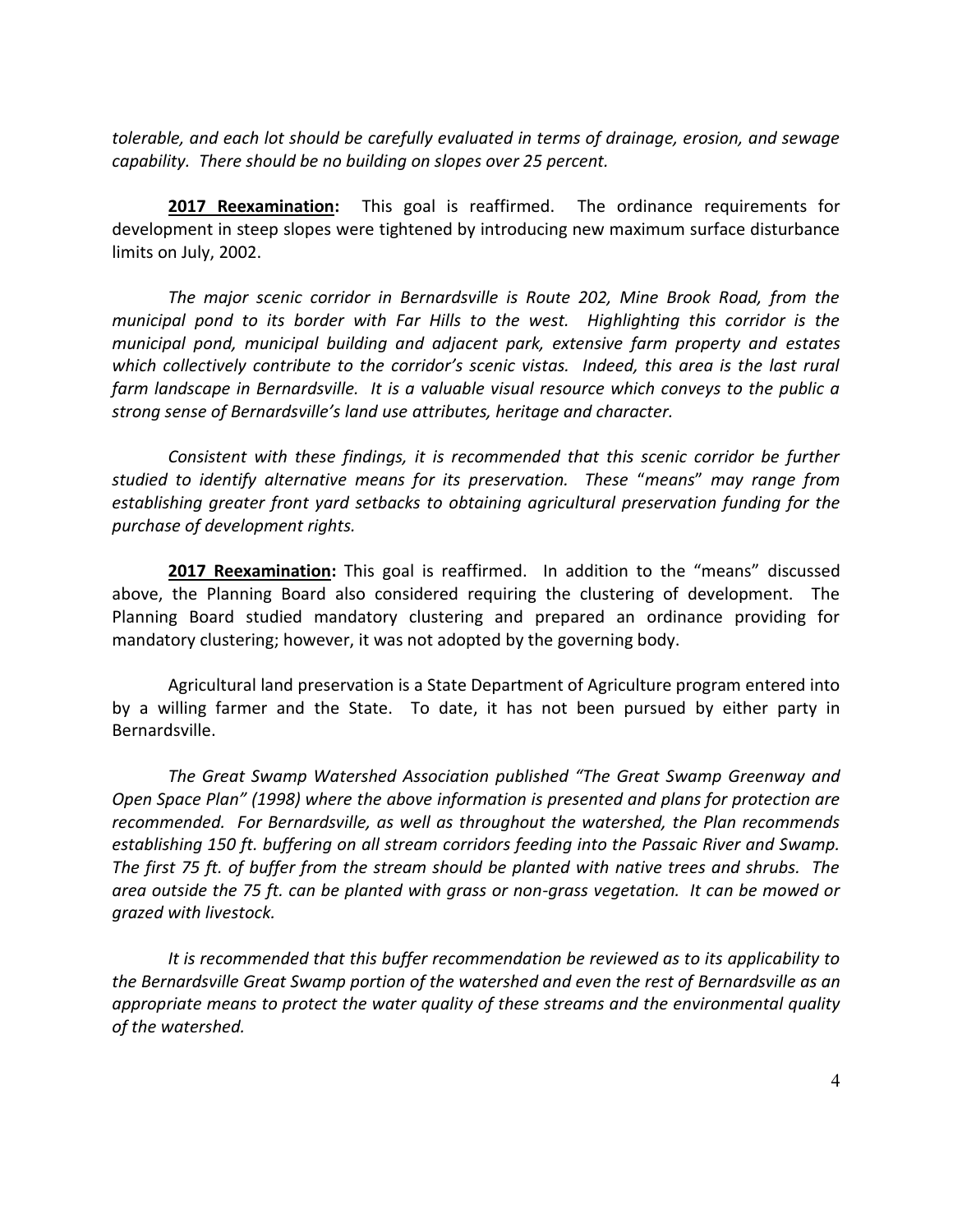**2017 Reexamination:** This goal is reaffirmed. State regulations override local regulations regarding stream buffers and no-build areas abutting streams.

*Bernardsville Borough Environment Resources Inventory.*

**2017 Reexamination:** This document was inserted into the Conservation Plan Element as an amendment to the Comprehensive Master Plan on October 28, 2004. The document significantly expands the data base of Bernardsville environmental characteristics.

## **Reexamination of the 2000 Recreation Plan Element**

*Given the 1990 population of 6,597, the above figures generate a recreation need for 56.1 acres*.

**2017 Reexamination:** This goal is reaffirmed. The population of Bernardsville has increased to 7,707 in 2010 and 7,756 in 2014. Using the same multipliers used in the 2000 Plan, the active recreation need based on population, thus increases to 65.9 acres. Existing active recreation amounts to 50.6 acres that includes 15.0 acres of High School fields, courts and track. This need has in part, been addressed by expansion of the Polo Grounds (Evankow Fields), but there still remains a need for active recreation space.

*1. Encourage cluster subdivision to obtain neighborhood open space. Clustering is presently allowed in the ordinance.*

**2017 Reexamination:** This goal is reaffirmed. The Planning Board encourages cluster subdivision as a normal subdivision review policy. Presently, clustering or open space residential development is a conditional use. Open Space residential developments are evaluated on a case-by-case basis.

*2. Encourage open space easements and dedications of conservation areas from private property holdings.*

**2017 Reexamination:** This goal is reaffirmed. The Planning Board encourages open space easements and dedications.

*3. Encourage private environmentally-oriented non-profit organizations to acquire open space acreage. Particularly important is the acquisition of stream corridors and lands immediately abutting these corridors.*

**2017 Reexamination:** This goal is reaffirmed. Since 2000, non-profit organizations have not acquired open space acreage. However, this remains a desirable objective.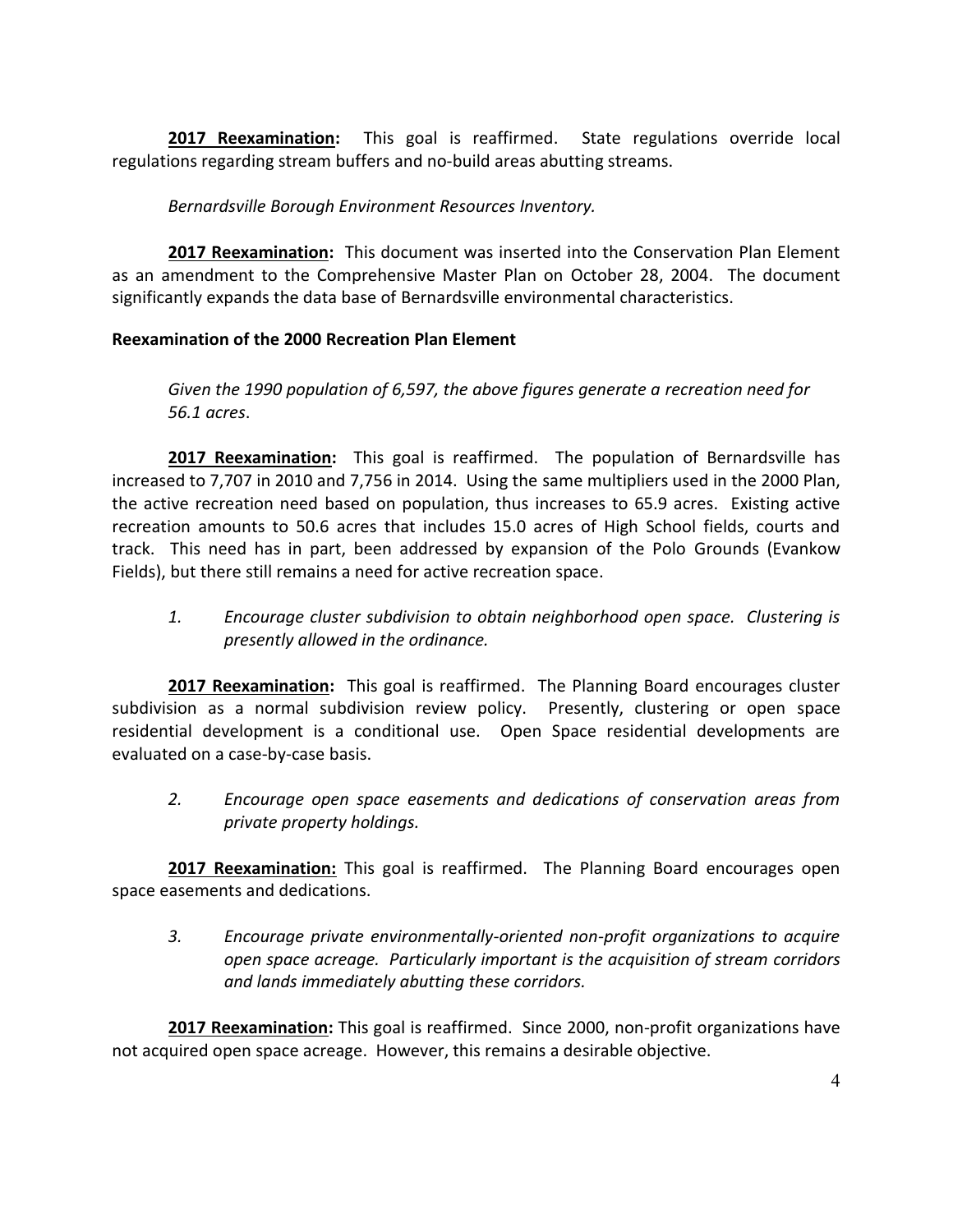*4. Utilize the newly adopted Open Space Tax resources to acquire open space to preserve environmentally critical lands, stream corridors and needed parkland and playfields.*

**2017 Reexamination:** This goal is reaffirmed. To date, Open Space Tax funds in the amount of  $\zeta$  has not been spent. Such spending decisions are the function of the Bernardsville Council. However, the Planning Board can make recommendations. Any such recommendations should be based upon an adopted and current Open Space and Recreation Plan.

*5. Utilize funding from a variety of sources: farmland preservation, green acres, county and open space tax resources to acquire lands and/or development rights to farmland, and roadway vista corridors.*

**2017 Reexamination:** This goal is reaffirmed. Outside source funding utilization, to date, has not been undertaken by Bernardsville.

*6. Utilize Open Space Tax resources to acquire, through fee simple or easements, a pedestrian pathway which links open space and parkland throughout Bernardsville. Specifically, this pedestrian linkage will connect: Jockey Hollow, Audubon, Evankow/Willer, Polo Grounds, Claremont Field/Kuser Park, Borough Pond/Building and Rose Bowl.*

**2017 Reexamination:** This goal is reaffirmed. To date, pedestrian pathways as recommended above have not been implemented. It is anticipated that the new Open Space and Recreation Plan will provide an impetus to implementing these goals and objectives.

*7. Encourage N.J. Conservation Association and Upper Raritan Watershed Association to extend their stream corridor lands.*

**2017 Reexamination:** This goal is reaffirmed. Extension has not occurred.

*8. Explore opportunities for "greening" the Town Center "downtown." This can include creating, for example, vest-pocket parks, streetscape landscaping and sidewalk planters.*

**2017 Reexamination:** This goal is reaffirmed. This remains an important and operative objective for the downtown.

*9. Determine the appropriate passive use for the Peters Tract and Moraine Crest, currently in natural wooded states with limited public access.*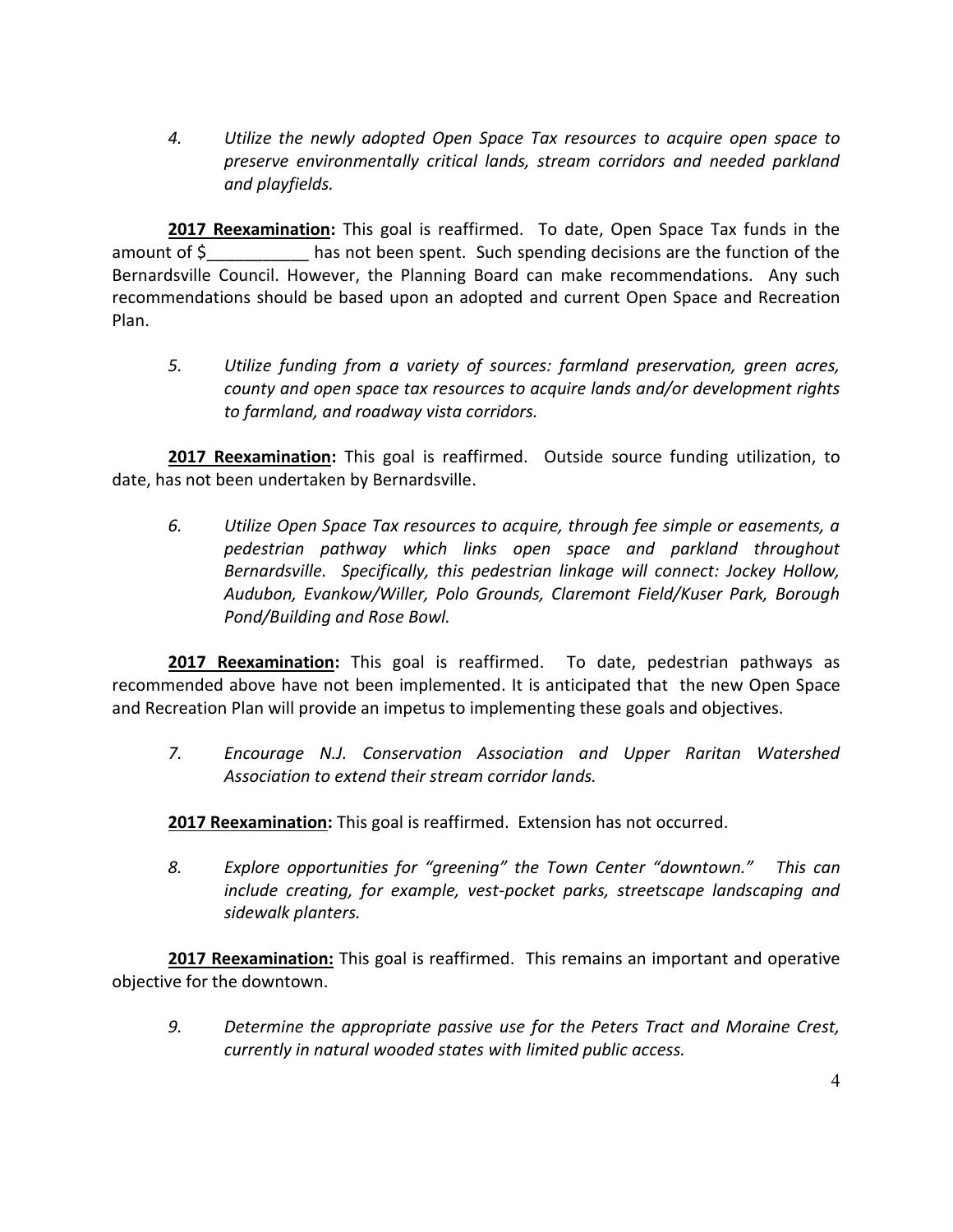**2017 Reexamination:** This goal is reaffirmed. These two natural areas continue to exclude public use due to lack of public access. They are suitable for hiking trails.

In October 2002 Bernardsville Open Space Advisory Committee prepared the "2002 Open Space and Recreation Plan" (OSRP). This document was prepared to provide goals and objectives for Bernardsville in allocating newly adopted Open Space Tax resources. Although not intended to be part of the Recreation Plan Element it was determined by the Planning Board to be consistent with the 2000 Comprehensive Master Plan.

## *Opportunities For Linear Open Space, Trails, And System Linkages*

*One of the main objectives of this Open Space Plan is to provide a linear system of trails and open space that would reduce barriers and provide pedestrian access to facilities throughout Bernardsville. Map l entitled "Open Space System Map with Potential Acquisitions and Trails" demonstrates current and potential trails and acquisition sites that would make this a reality for the southern, more populated region of Bernardsville. While this map is a working map of the system, the objectives can be clearly seen. A linear trail system will provide safe and effective access to the wide variety of resources already established in Bernardsville's active and passive recreational areas. The proposed trail system would link Jockey Hollow, the Audubon sites and the Polo Grounds and continue through the center of town where sidewalks can be accessed. The trail could then access a southern destination of the Kiwanis fields and/or proceed west past Borough Hall to the Charlotte Hill parcel and then to the Far Hills boundary, within the rights-of-way of the public roads or the New Jersey Railway. This southern linear trail, leading to Far Hills, is closely related to two greenways proposed by the County. The first County-proposed greenway extends just south of US 202 in Bernardsville through Far Hills and west to Bedminster. The linear trail examined by Bernardsville would link this greenway to the County-proposed greenway to the north, which would run from the border of Morris County, down the eastern Borough border, through Jockey Hollow and into Lord Stirling Park. Thus the trail system would help to connect the two County-proposed Greenways.* 

**2017 Reexamination:** These goals are reaffirmed. To date, these OSRP objectives have not been implemented. A new Open Space and Recreation Plan has been adopted by the Planning Board (November 17, 2016) as an amendment to the Master Plan.

#### **Reexamination of 2000 Land Use Plan Element**

R-1 Zone

*1. In consideration of the above findings, it is recommended that the*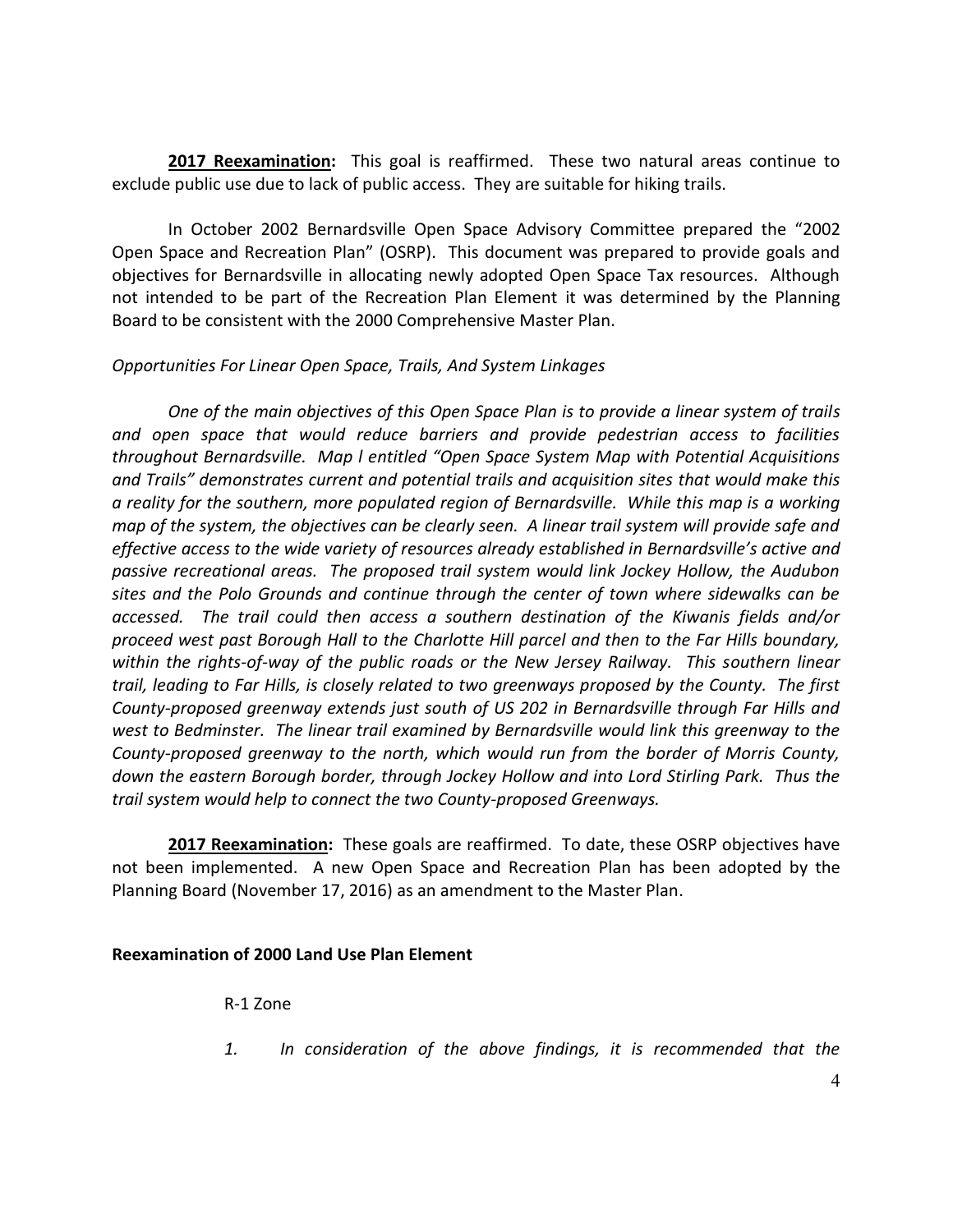*building envelope exclude flood plain and steep slopes. Essentially, the building envelope or lot shape should be relatively free of all critical environmental factors. In some cases, a new lot may require more than the minimum lot size to satisfy this requirement.*

**2017 Reexamination:** This goal is reaffirmed. Presently, the ordinance excludes flood plains, wetlands and wetland buffers from the building envelope.

> *2. Given these unique characteristics and in particular the rugged terrain and drainage patterns, it is recommended that the minimum lot size for a single-family home in these areas become 10 acres.*

**2017 Reexamination**: This goal is accomplished. The critical portion, 3,150 acres, of this area has been rezoned to minimum lot size 10 acres. The rezoning was subsequently challenged. On November 19, 2004, the Superior Court upheld the Bernardsville rezoning and no appeal was taken.

> *3. Hence, elsewhere in the R-1 district the existing low density zoning, i.e., one residence on 218,750 square feet, or five acres should be maintained. This density is long established and is based upon the road limitations, lack of utilities, environmental constraints and preservation of open space and heritage properties.*

**2017 Reexamination:** This goal is reaffirmed. The R-1 zone, except for the rezoned R-1- 10 area, remains one residence on 218,750 square feet or five acres lot size.

# R-1A Zone

*It is recommended that the entirety of the Somerset Hills Country Club property be placed in the R-1 zone. This rezoning places both golf courses in the Bernardsville in the same zone district.*

**2017 Reexamination:** This goal was accomplished. Rezoning the Somerset Hills Country Club to R-1 zone property is complete.

*The recommendation is that all major subdivisions in the R-1A (3 acre) zone district be cluster subdivisions. This objective maintains reasonable development for the property yet, affords the community the opportunity to preserve open space, vistas and environmentally sensitive land.*

**2017 Reexamination**: This goal is reaffirmed. This recommendation was not accepted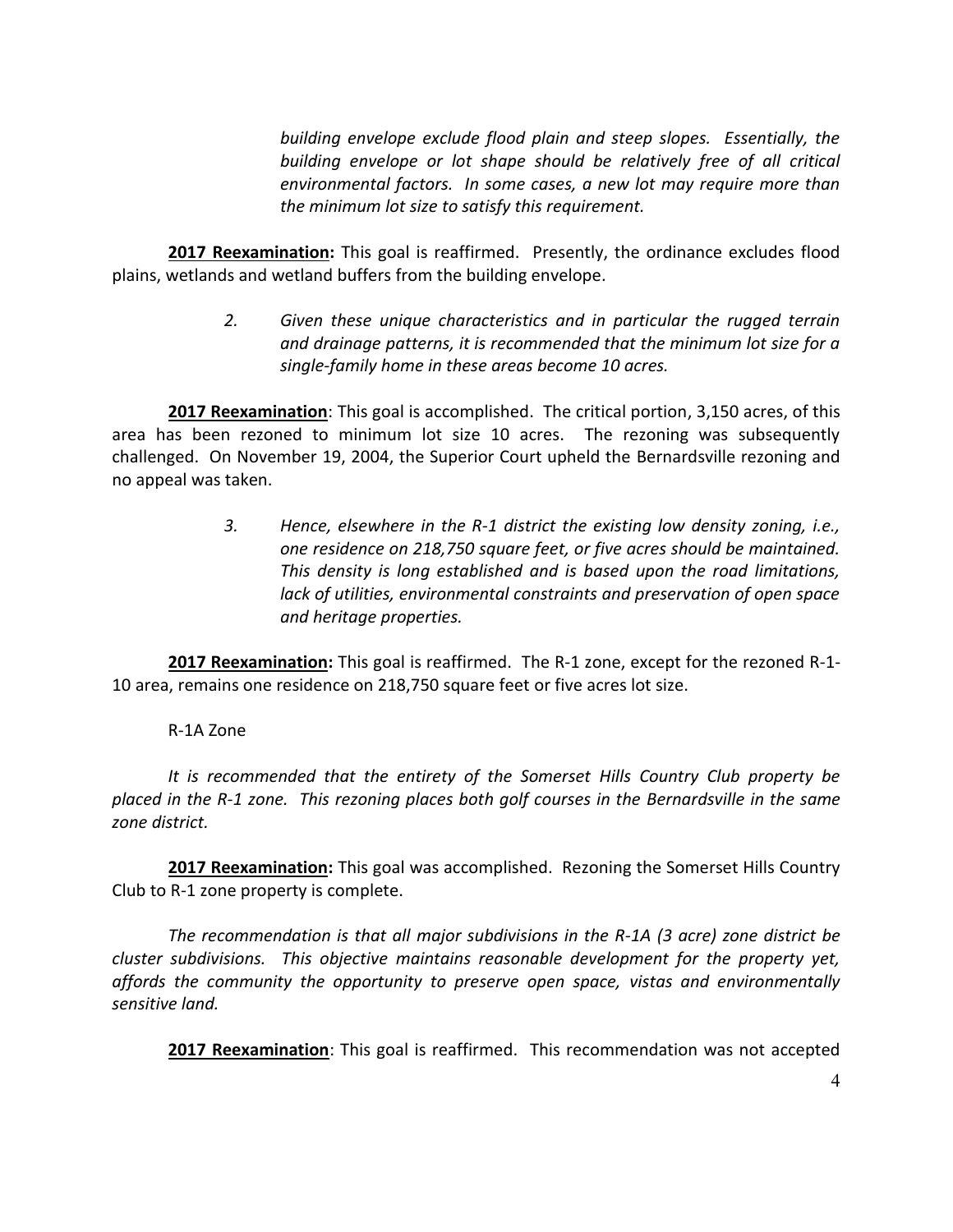by the governing body. Clustering will continue to be evaluated on a case-by-case basis consistent with Bernardsville's goals and objectives for conservation, recreation, open space and appropriate subdivision design.

## R-2 Residential Zone

*The western R-2 zone along Route 202 is an important part of that Route 202 scenic corridor. The overwhelming number of land uses fronting Route 202 are single family homes as permitted in this zone. Several nursery uses, while also in this portion of the R-2 zone are presently not permitted uses in the R-2 zone. Nor should any other properties along this corridor should be used for other than residential use*

*The Plan recommends no expansion of non-residential uses in this district and assumes that in time non-residential uses will be converted to* permitted *residential use.*

**2017 Reexamination**: This goal is reaffirmed. No new non-residential uses have been permitted in this district. The Plan's recommendations remain reasonable and operative. Open space and recreation uses are also appropriate to this corridor.

C-1 Commercial Zone

*It is recommended that in the eastern portion of the C-1, the zone district boundary between C-1 and R-3 be adjusted to conform to existing land uses.*

**2017 Reexamination:** Upon review by the Planning Board the zoning readjustment is no longer appropriate as it would affect only one property: Rite-Aid.

## B-1 Business Zone

*Several of the major planning and zoning issues characteristic to the downtown which can be addressed in such a Plan are as follows:*

- *- Traffic circulation: truck traffic in the downtown conflicts with shopper traffic and through traffic.*
- *- Parking: demand for parking is high as commuters, shoppers and residents compete for a limited number of parking spaces.*
- *- Mixed land uses: it is generally assumed that the downtown can accommodate certain limited types of residential use: apartments above stores for example. However, issues of appropriate density and adequate parking are outstanding.*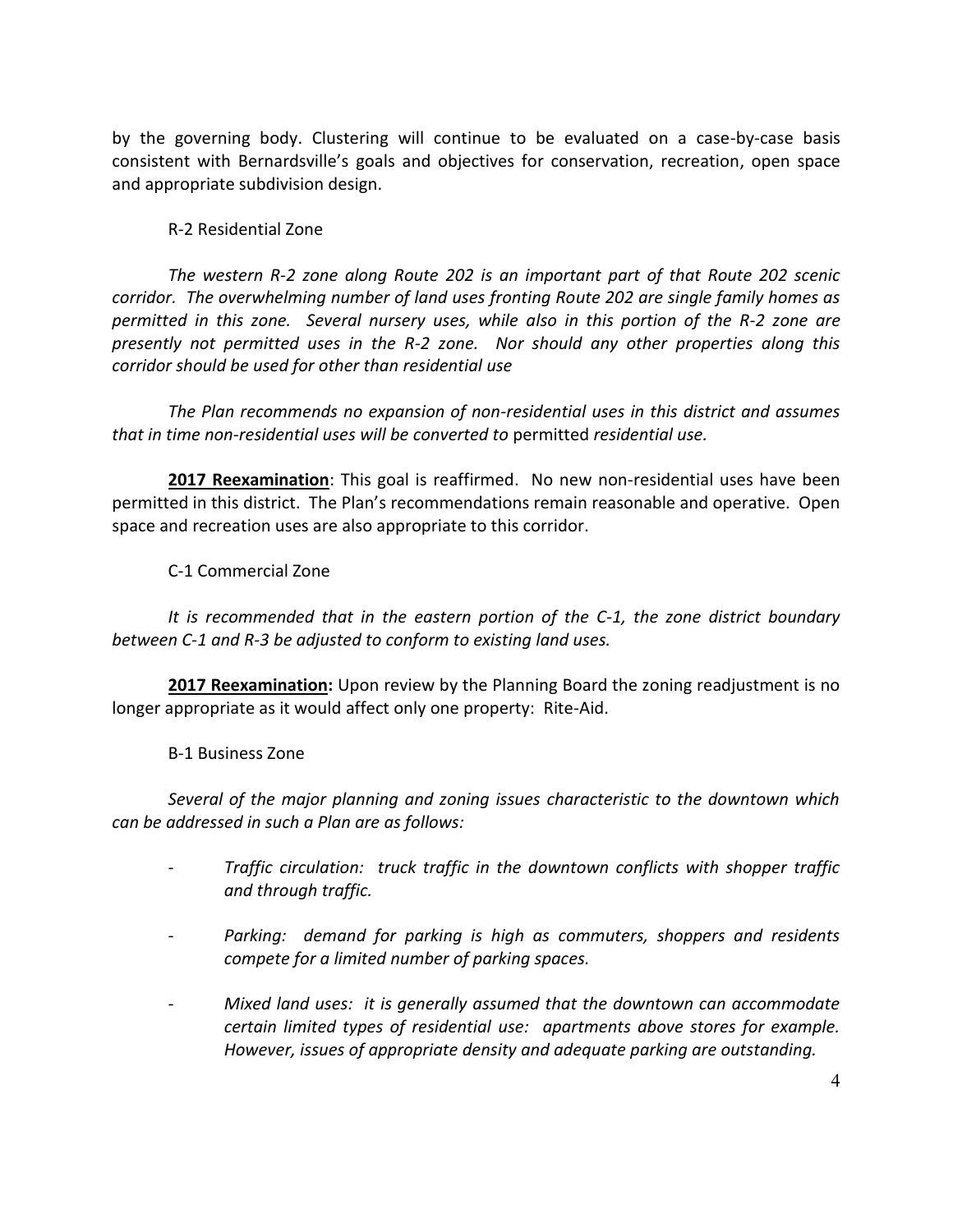*- Physical enhancement: there is much that can be accomplished by both private and private/public partnership to improve the attractiveness of the downtown. This may include, new store facades, new canopies, street furniture, landscaping, pattern sidewalks and period street lamps.*

**2017 Reexamination:** These concerns remain. These goals remain as priority items to the downtown and Bernardsville land use policies.

I. Industrial Zone

*It is recommended that the permitted uses in this zone be reexamined and certain permitted uses no longer appropriate to the district be eliminated to insure the concepts expressed above and Bernardsville goals and objectives are implemented.*

**2017 Reexamination:** Examination was undertaken and the Planning Board concluded existing permitted uses satisfied Bernardsville goals. In 2015, the industrial zone for the quarry tract was modified to allow recycling.

## **Reexamination of the 2000 Housing Plan Element**

COAH granted substantive certification to Bernardsville for its  $1<sup>st</sup>$  and  $2<sup>nd</sup>$  round affordable housing plans. The new certification process, established by the Supreme Court in 2015, wherein the Courts oversee Fair Share Plans and Housing Plan Elements and grant substantial certification is presently a work in progress.

## **Reexamination of the 2000 Downtown Plan**

*In summary, the Downtown Plan chapter to the Land Use Plan Element proposes the following.*

- *1. Encourage private building facade enhancement which can include for example, new facades, new color-coordinated signage and new canopies.*
- *2. Coordination of public and private parking areas to increase shopper parking by connecting parking areas and provide pedestrian access ways to both the front and rear of stores and to sidewalks.*
- *3. Promotion of the greening of the downtown by introducing mini-parks at strategically located visible sites. Providing a pedestrian greenway from the*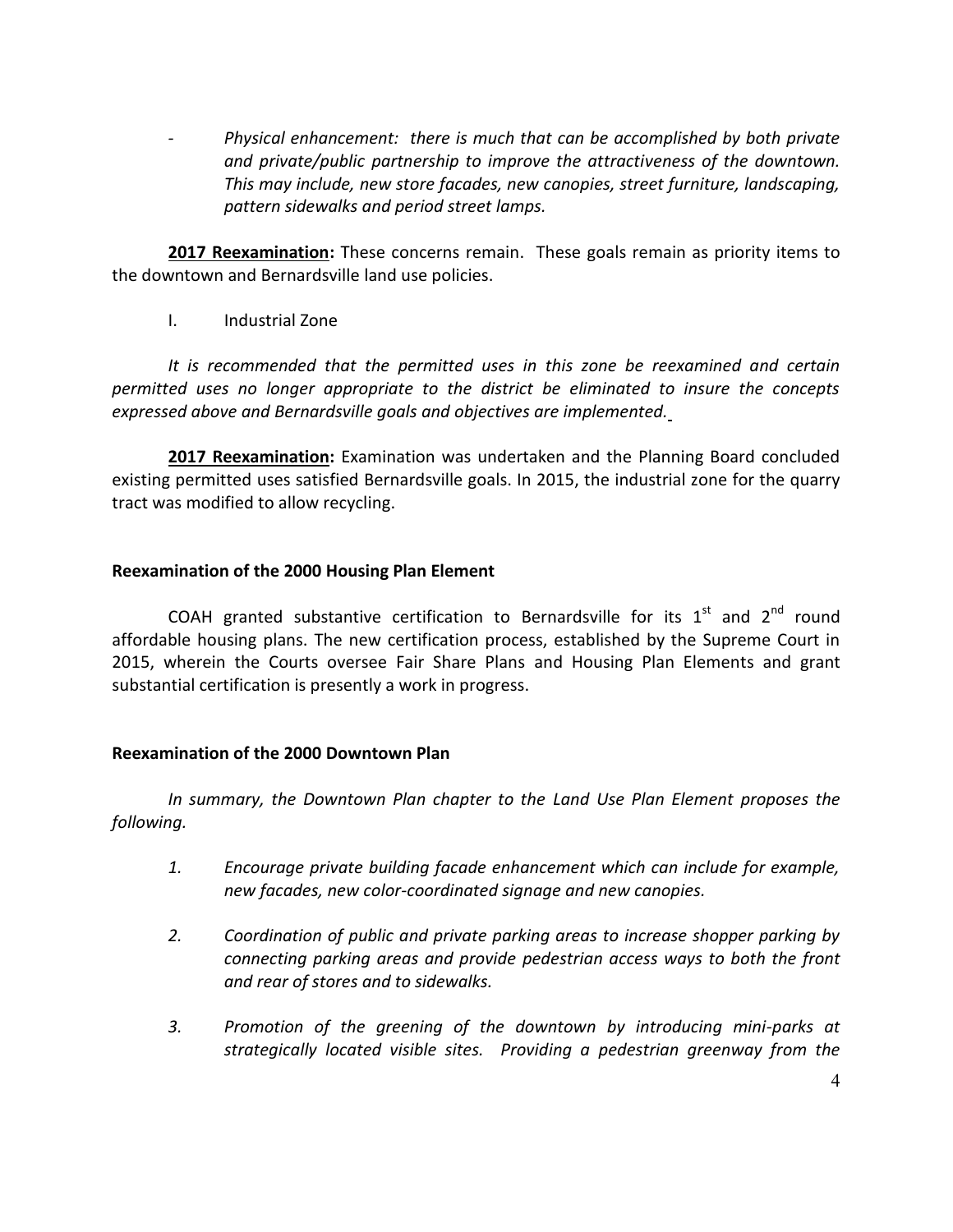*Borough Hall through the downtown and ultimately to Jockey Hollow Park.*

- *4. Studying the Mill Street/Quimby Lane area with the aim of improving the streetscape, connecting parking areas and introducing new land uses.*
- *5. Encouraging the NJDOT to enhance the railroad station building and parking area. Streetscape improvements in front of the station property are also needed.*
- *6. Requiring screening of all front yard parking areas.*
- *7. Coordination of the recommendations herein with the land use plan element.*
- *8. Seeking of State funding for downtown improvement grants including enhancement of the railroad station neighborhood and reduction of traffic congestion.*

**2017 Reexamination:** These goals are reaffirmed. These goals and objectives remain operative for the downtown. Front yard parking areas should contain landscape screening and buffering.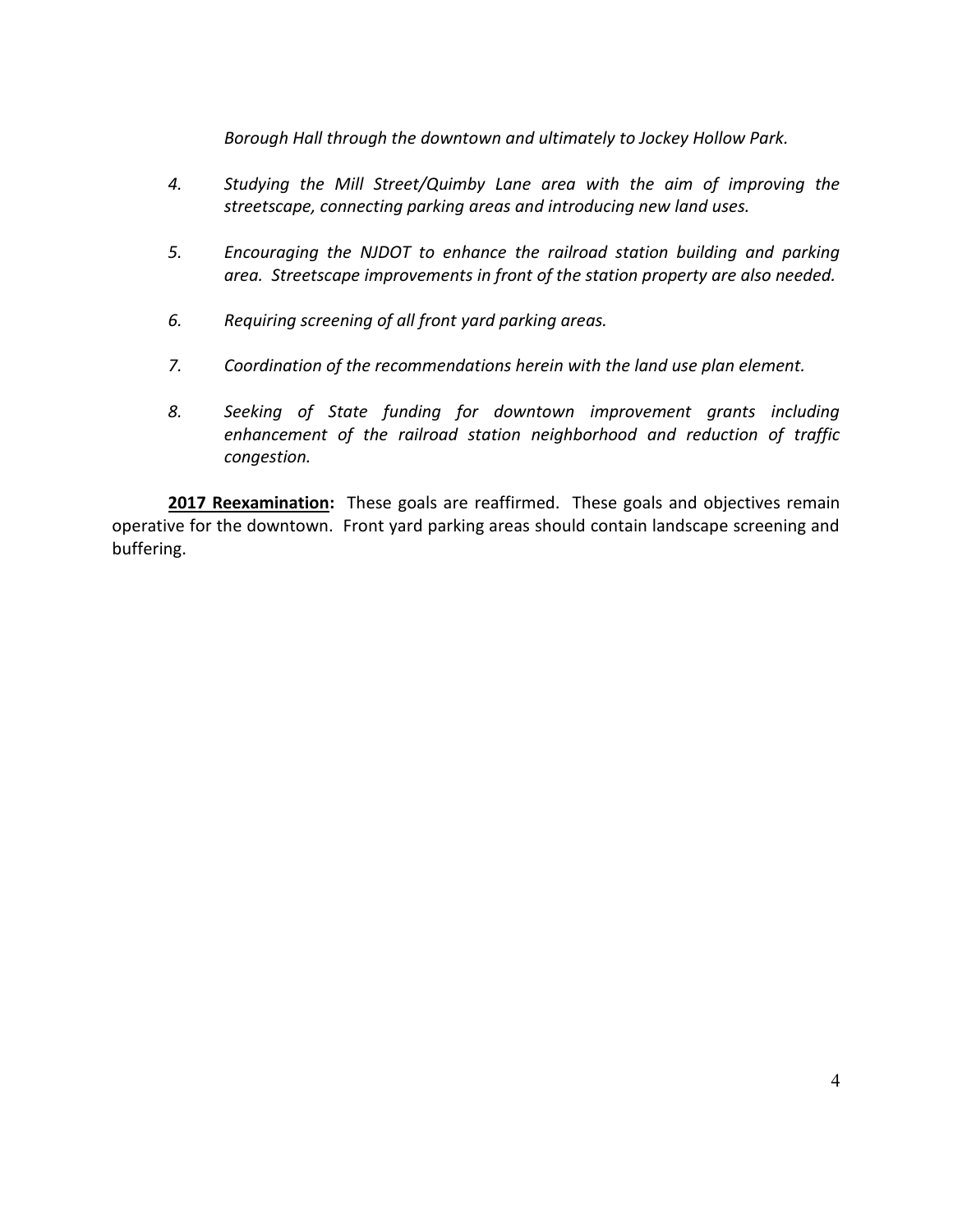The following Statutory Reexamination paragraph is addressed herein:

*c. The extent to which there have been significant changes in the assumptions, policies and objectives forming the basis for the master plan or development regulations as last revised, with particular regard to the density and distribution of population and land uses, housing conditions, circulation, conservation of natural resources, energy conservation, collection, disposition and recycling of designated recyclable materials, and changes in State, county and municipal policies and objectives.*

## **Changes In State, County and Municipal Policies And Objectives**

#### The New Jersey State Development and Redevelopment Plan and the Borough of Bernardsville

On June 12, 1992, the New Jersey State Planning Commission adopted Communities of Place: The New Jersey State Development and Redevelopment Plan ("SDRP") which serves as a guide for state, municipal and county master planning. It serves as a guide to State departments and agencies by establishing land use priorities for the allocation of State resources.

Bernardsville has a long standing participatory relationship with the New Jersey State Planning Commission. Bernardsville's initial participation was to petition the commission for center designation (November, 1998). Centers become designated after the municipalities or counties that encompass them submit development plans to the State Planning Commission, which are subsequently endorsed by the Office of Smart Growth. Bernardsville received its Town Center designation on April 28, 1999 and it is set to expire on December 31, 2018. The Center is the downtown commercial and adjacent residential area. This area roughly corresponds to the public sewer service area of Bernardsville. In addition to participating in the State planning process, center designation gives Bernardsville priority in seeking assistance and resources from State agencies and departments.

The present New Jersey State Development and Redevelopment Plan, March 1, 2001 places all land in the State into distinct planning areas. Three planning areas describe Bernardsville:

#### a. Town Center (TN)

*Towns are the traditional centers of commerce or government throughout the State. They are relatively freestanding in terms of their economic, social and cultural functions.*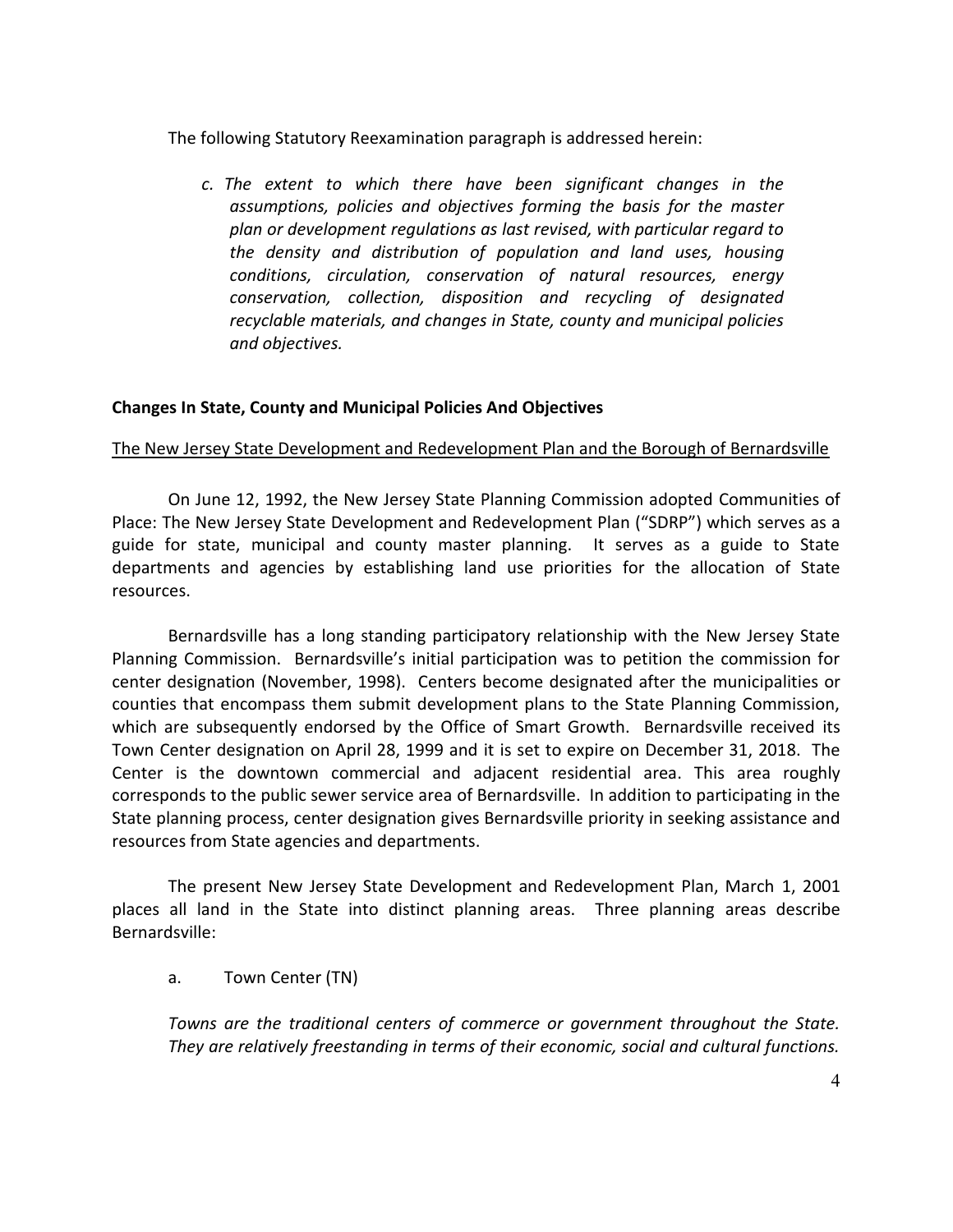*Towns reflect a higher level of investment in public facilities and services than their surrounding environs. They provide a core of commercial services to adjacent residents and provide employment in their regions.*

The Bernardsville Town Center additionally provides regional commercial/retail sales and service facilities to communities abutting Bernardsville. The Town Center provides a variety of housing choices including multifamily and affordable housing. It is encompassed within the PA2 planning area described below.

## b. Suburban Planning Area (PA2)

*The Suburban Planning Area is generally located adjacent to the more densely developed Metropolitan Planning Area, but can be distinguished from it by a lack of high intensity Centers, by the availability of developable land, and by a more dispersed and fragmented pattern of predominantly low-density development. Suburban Planning Areas are or will be served by regional infrastructure, except that, outside of Centers and major transportation corridors, there is limited, if any, availability of alternative modes of transportation to the automobile. These Areas have generally been designated for growth in municipal master plans. As development expands, these services will become increasingly available if planned properly.*

This designation by the State Plan is not compatible with the Bernardsville Master Plan nor zoning for this area. First, the area in Bernardsville shown as PA2 is fully developed with very little, if any growth potential. Second, the vast majority of this area is not and will not be served by public sewers. As a consequence, contrary to the State Plan, future growth is not planned to be accommodated in this area of Bernardsville. Rather, this area has already reached its growth limit. Planning for this area should address needs for open space, recreation space, and reduction in traffic and improvements in pedestrian circulation. The extensive single family housing character of this area will remain. There are 1,445 acres in PA2 or 17.5% of Bernardsville.

Unfortunately, there is no State planning area designation that more accurately and appropriately describes this section of Bernardsville.

c. Environmentally Sensitive Planning Area (PA5)

*The Environmentally Sensitive Planning Area contains large contiguous land areas with valuable ecosystems, geological features and wildlife habitats particularly in the Delaware Bay and other estuary areas, the Highlands region, and coastal area. The future environmental and economic integrity of the state rests in the protection of these irreplaceable resources. Some of these lands have remained somewhat undeveloped or*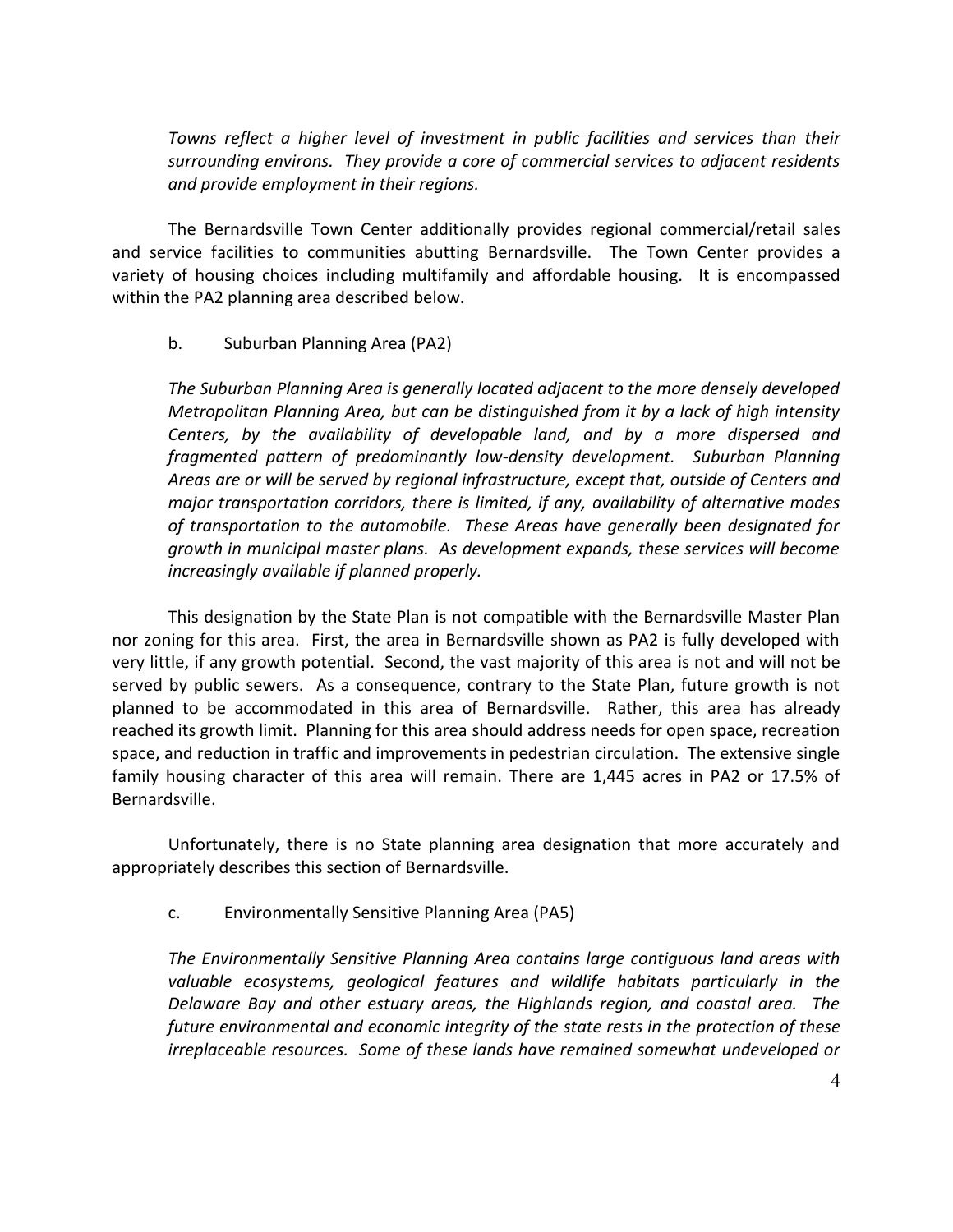*rural in character. Other areas, particularly New Jersey's coastal barrier islands, have experienced advanced levels of development, but remain highly vulnerable to natural forces. Environmentally Sensitive Planning Areas are characterized by watersheds of pristine waters, trout streams and drinking water supply reservoirs; recharge areas for potable water aquifers; habitats of endangered and threatened plant and animal species; coastal and freshwater wetlands; prime forested areas; scenic vistas; and other significant topographical, geological or ecological features, particularly coastal barrier spits and islands. These resources are critically important not only for the residents of these areas, but for all New Jersey citizens.*

The PA5 in Bernardsville is identified by the R-1-10 zone and approximately half of the R-5 zone. PA5 is characterized by open space, environmentally sensitive land, larger lot single family, and estate properties. There are 6,586 acres or 79.7% of Bernardsville in PA5.

PA8 consists of land dedicated for public benefit. There are 230 acres or 2.8% of Bernardsville in PA8 belonging to the Federally owned Cross Estate and Cross Estate Gardens, (NJ Brigade) and part of the Morristown National Historic Park in Bernardsville.

The State Office of Smart Growth and Somerset County Planning Board have conducted a "Cross Acceptance III" process regarding a further update and modification to the State's Plan. Bernardsville participated in this process with the objective that no major changes will be made to the State Plan that will affect Bernardsville.

# The Highlands Water Protection and Planning Act and the Effect on Bernardsville

The New Jersey State Legislature enacted the Highlands Water Protection and Planning Act (HWPPA) on August 10 2004. The Highlands Council approved the final Highlands Regional Master Plan (RMP) in July 2008, which was then ratified via a September 5, 2008 Executive Order by N.J. Governor Jon S. Corzine. In an effort to ensure the integrity of northern New Jersey's drinking water resource, the HWPPA imposes strict land use controls over large parts of the 88-municipality region, known as the Highlands Preservation Area. Lands within the Preservation Area are subject to heightened restrictions on development, water use and activities that affect water quality, or environmentally sensitive lands. Lands in the Highland Planning Area are not subject to the strict land use controls of the Preservation Area. However, municipalities in the Planning Area can choose to conform to the stricter standards. Conformance is voluntary and involves the completion of several planning modules and the preparation of a Conformance Petition submitted to the Highlands Council. Bernardsville is located entirely within the Highlands Planning Area but has chosen not to conform to land use restrictions governing Preservation Areas.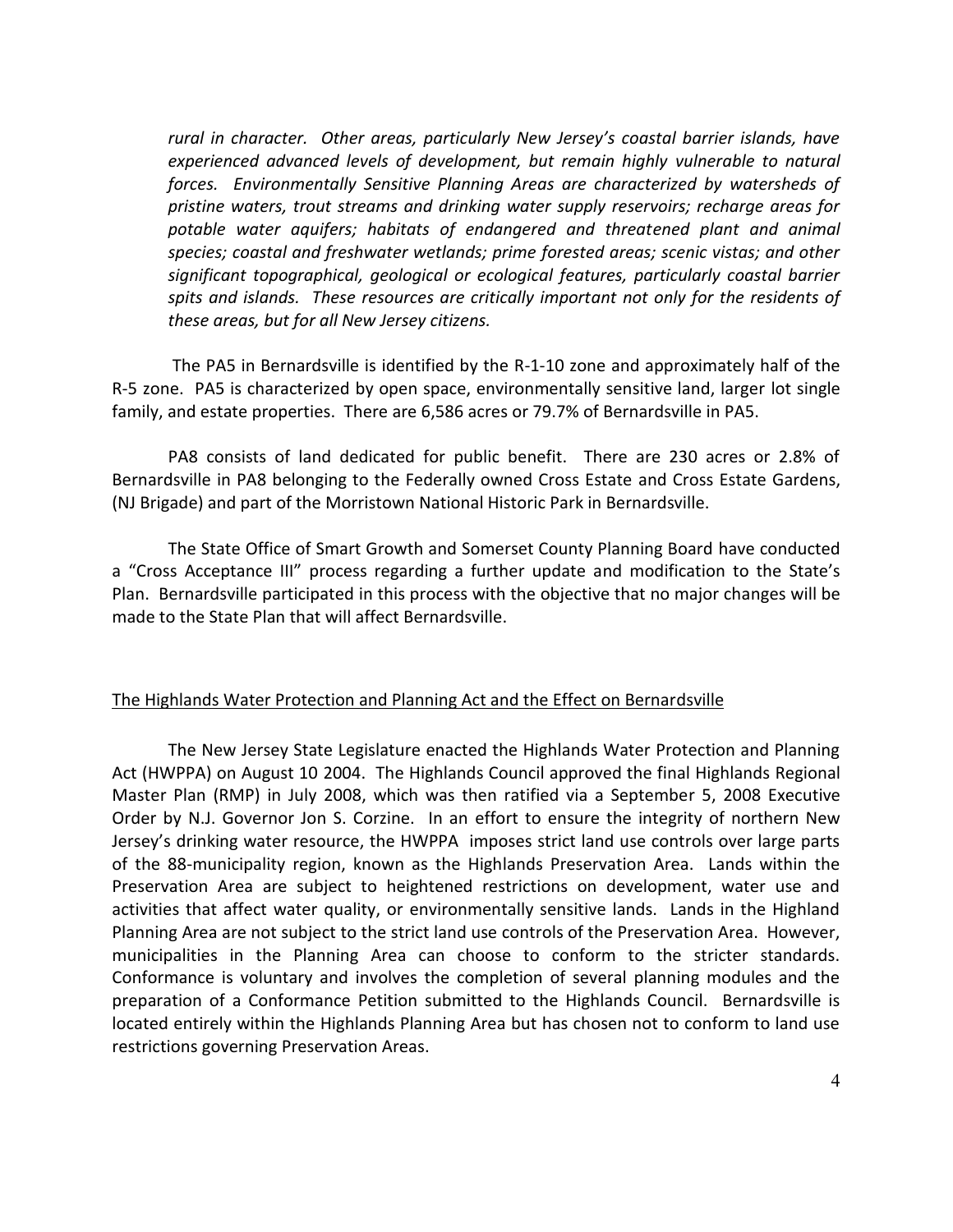#### Somerset County

Recognizing that agriculture is a major component of the County economy and that farmland is an irreplaceable natural resource, the Somerset County 2008 *Comprehensive Farmland Preservation Plan* lays out the long-term goals and provides a framework for the County's efforts in preserving its remaining agricultural lands. The County Agriculture Development Board designated the County's Agricultural Development Area, to identify lands suitable for long-term agricultural sustainability. The northwestern region of Bernardsville is located within the Upper Raritan East Project Area. Nine farms are identified as potentially eligible for preservation are based on the State Agricultural Development Committee's (SADC) Minimum Eligibility Criteria for soils and tillable lands.

The Somerset County Planning Board prepared a series of GIS-based infrastructure, community and environmental asset maps to form a "criteria-based approach" for identifying the County's most suitable areas for preservation and growth. These maps provide a geographic framework for guiding regional and local planning, ensuring that state, county and local policies are leveraged to implement mutually-supported outcomes. More specifically, these maps serve in part to indicate areas where environmental protection, restoration and agriculture are supported through state, regional and local planning and land use policies. The *County Investment Framework* was adopted as an element of the 1987 County *Master Plan* in October 2014, replacing the 1987 *Land Use Management Map.* The *County Investment Framework*  provides the foundation for planning initiatives undertaken by the County Planning Board.

The County identifies five investment framework categories. Just over half of Bernardsville (55%) is identified as a Limited Growth Investment Area. These are areas outside sewer service areas where large-scale investments with the potential for additional development or changes to neighborhood characteristics are not desired. 31% of Bernardsville is designated as Priority Preservation Investment Areas. These are areas where agriculture, open space, and the preservation and restoration of environmentally sensitive natural resources are preferred. Ten percent are Local Priority areas. These are areas with distinct town and village centers, some of which have been designated by the State Planning Commission. And a small percentage of Bernardsville (4%) is identified as Alternate Growth Investment Areas. These areas generally consist of residential areas and community-oriented business and service establishments<sup>.</sup>

## Stormwater Management and Permitting Rules of the New Jersey Department of Environmental Protection

The New Jersey State Department of Environmental Protection (NJDEP) has concluded that changes in land use resulting in an increase in impervious surfaces, runoff, suspended sediment and pollutant loading directly affect the hydrology, geomorphology and water quality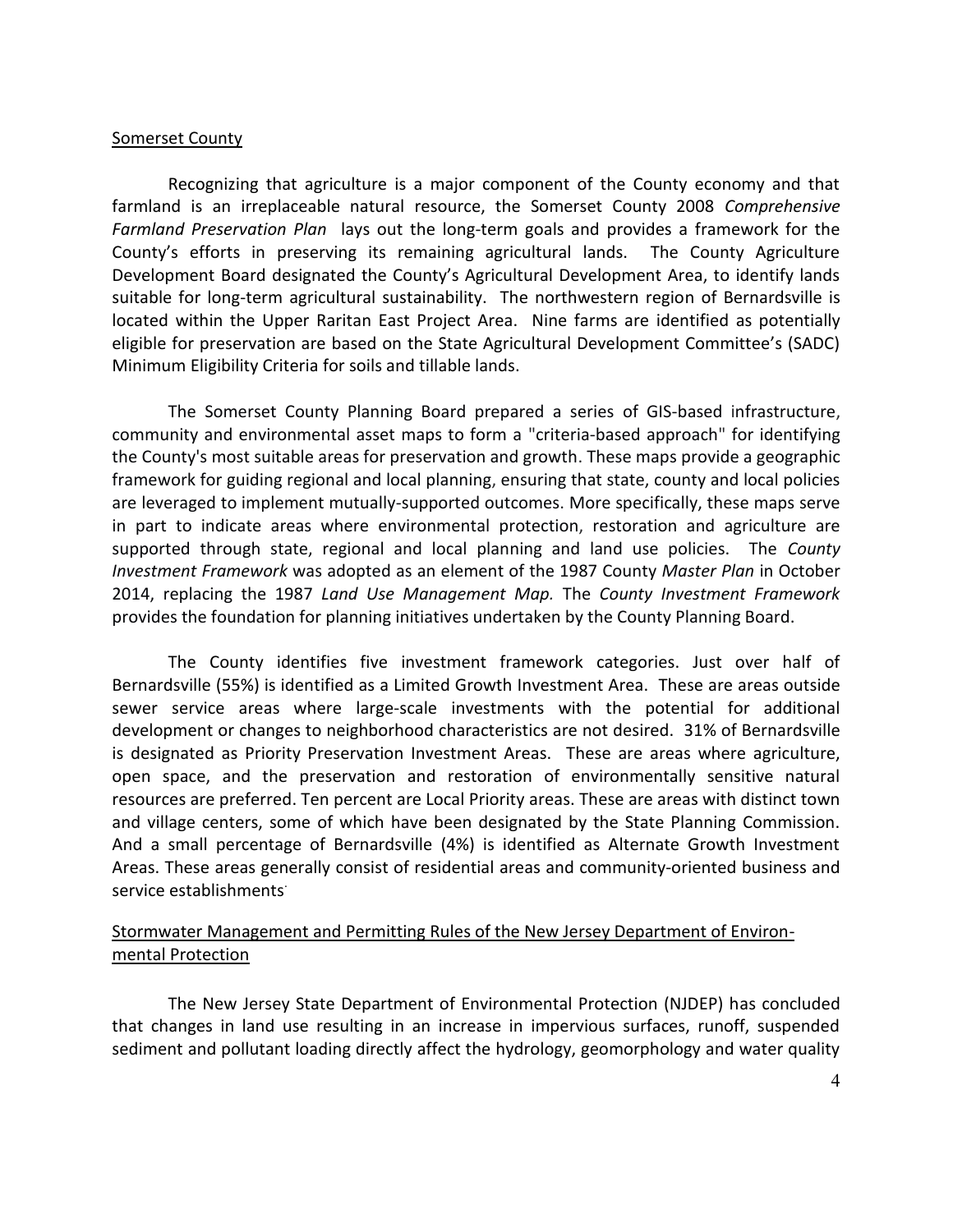of streams.

Accordingly, on January 5, 2004, the New Jersey Department of Environmental Protection adopted two (2) sets of stormwater rules to help reduce pollution levels caused by stormwater runoff and help replenish groundwater supplies.

To address these new rules, on March 5, 2005, the Bernardsville Planning Board adopted "Stormwater Management Plan" that implements State requirements. The Bernardsville Plan addresses groundwater recharge, stormwater quantity and stormwater quality impacts by incorporating stormwater design and performance standards for new major development. These standards are intended to minimize the adverse impact of stormwater runoff on water quality and water quantity and the potential loss of groundwater recharge that provides baseflow in receiving water bodies. The Plan describes long-term operation and maintenance measures for existing and future stormwater facilities.

Subsequently, Bernardsville implemented the Plan by the also adopting new stormwater management rules in February, 2006 and later supplementing them in November, 2007.

> **Bernardsville And Somerset County Population 1960 – 2010**

|             | <b>Bernardsville</b> |                | <b>Somerset County</b> |                |
|-------------|----------------------|----------------|------------------------|----------------|
| <u>Year</u> | Number               | Percent Change | Number                 | Percent Change |
| 1960        | 5,515                |                | 145,913                |                |
| 1970        | 6,652                | $+20.6$        | 198,372                | $+37.8$        |
| 1980        | 6,715                | $+2.4$         | 203,129                | $+2.4$         |
| 1990        | 6,597                | $-1.8$         | 240,279                | $+18.3$        |
| 2000        | 7,345                | $+11.3$        | 297,500                | $+23.8$        |
| 2010        | 7,707                | $+4.9$         | 326,207                | $+9.6$         |

#### **Density and Distribution of Population and Land Uses, Housing Conditions**

Source: US Census of Population and Housing

Most of the growth in Bernardsville came in two periods. Between 1950-1970 it grew by 2,696, a 60% increase, coincident with the completion of interstate highways. This growth mirrored similar suburban trends in Somerset County and other outer ring communities. Between 1980-1990 Bernardsville lost population (-118 persons). Between 1990-2000 Bernardsville grew modestly by 748 persons or 11.3% to 7,345. Between 2000-2010 the growth rate significantly decreased; Bernardsville gained only 362 persons or 4.9% to 7,707.

As a built-out community, Bernardsville's population will experience only very modest increases. A recent census estimate places its 2013 population at 7,758; an increase of 51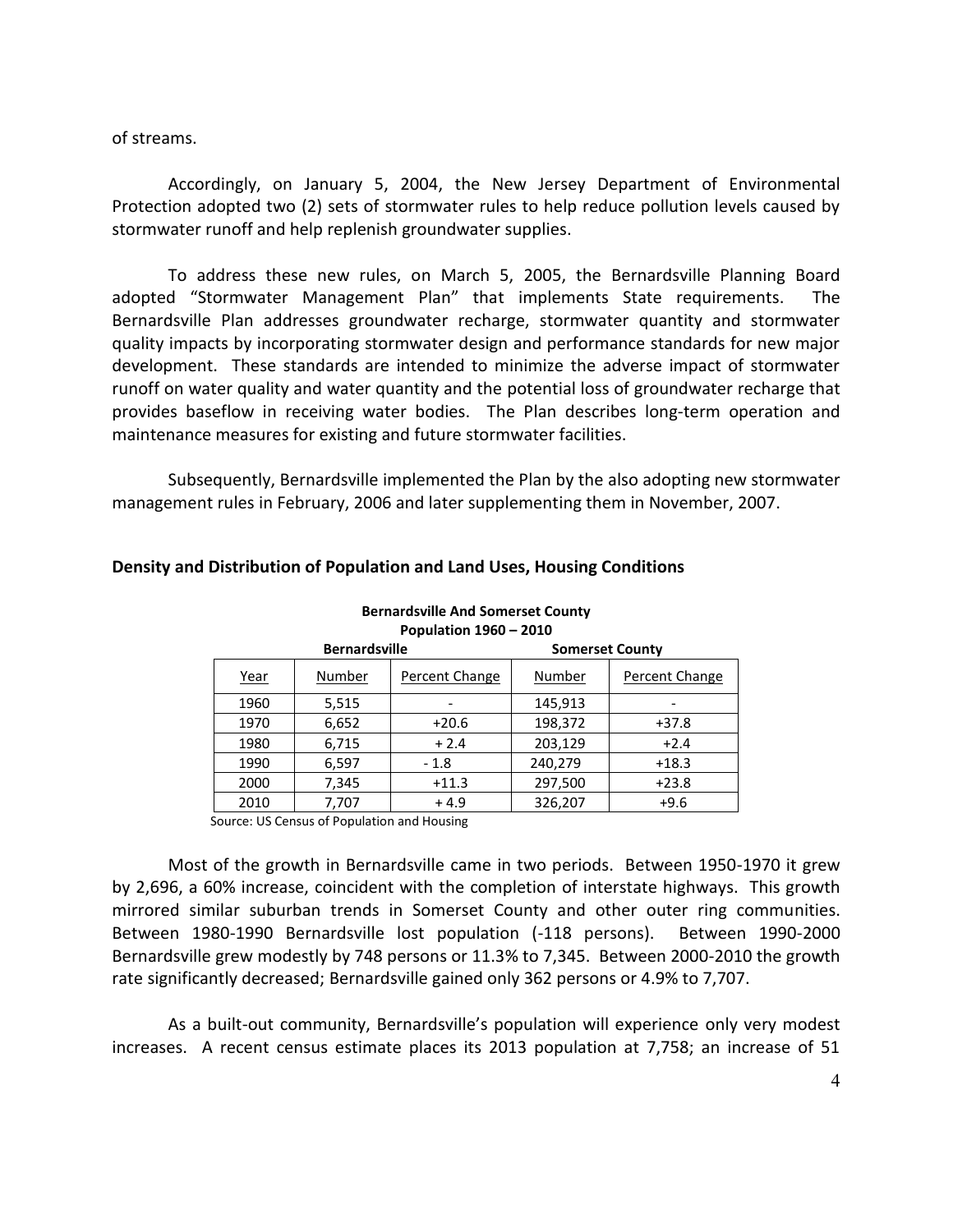persons in three years. At this rate, Bernardsville may reach a population of 7,877 (7,707 + 170) by 2020. Given the average household size (2010) of 2.71 persons, this population increase represents only 63 new dwelling units in 10 years. These statistics are reasonable since Bernardsville is a substantially built-out municipality.

A recent population projection published by the Somerset County Planning Board shows a 2014 population of 7,756: a very modest gain of 49 persons in four years. This number is consistent with the above 2013 census number and supports the conclusion Bernardsville will only experience low growth in the future.

|           | <b>Bernardsville</b> |         | <b>Somerset County</b> |         |
|-----------|----------------------|---------|------------------------|---------|
| Year      | Number               | Percent | Number                 | Percent |
| Pre-1949  | 1072                 | 37.6    | 19,598                 |         |
| 1950-1959 | 434                  | 15.2    | 14,728                 | 12.0    |
| 1960-1969 | 461                  | 16.2    | 16,565                 | 13.5    |
| 1970-1979 | 183                  | 6.4     | 13,982                 | 11.4    |
| 1980-1989 | 271                  | 9.5     | 23,268                 | 18.9    |
| 1990-1999 | 276                  | 9.7     | 22,468                 | 18.3    |
| 2000-2009 | 151                  | 5.3     | 12,258                 | 9.9     |
| Total     | 2,848                |         | 122,867                |         |

#### **Table 2: Residential Structures By Year Built In Bernardsville and Somerset County, Pre-1949-2009**

Source: US Census Bureau

There are distinct differences between Bernardsville and the County. First, most residential structures in Bernardsville were built prior to 1959: 1,506 units or 52.9 percent of total number of units. Contrasted with Somerset County with 28.0 percent built prior to 1959. Second, the rate of residential building in Bernardsville has noticeably declined, whereas growth in Somerset County is still robust. The obvious reason for this decline is that Bernardsville is built-out whereas, the County still has vacant land to accommodate present and future residential development.

#### **Conclusion**

Analysis of State, County and Highlands assumptions, policies and objectives show that they are generally compatible with and supportive of the goals and objectives contained in the 2000 comprehensive Master Plan.

Bernardsville, in general is a developed municipality. The Town Center, in particular, is built-out. Growth in the sewer service area is not anticipated nor desired given the scarcity of developable land. Outlying areas are characterized by large lot residential development and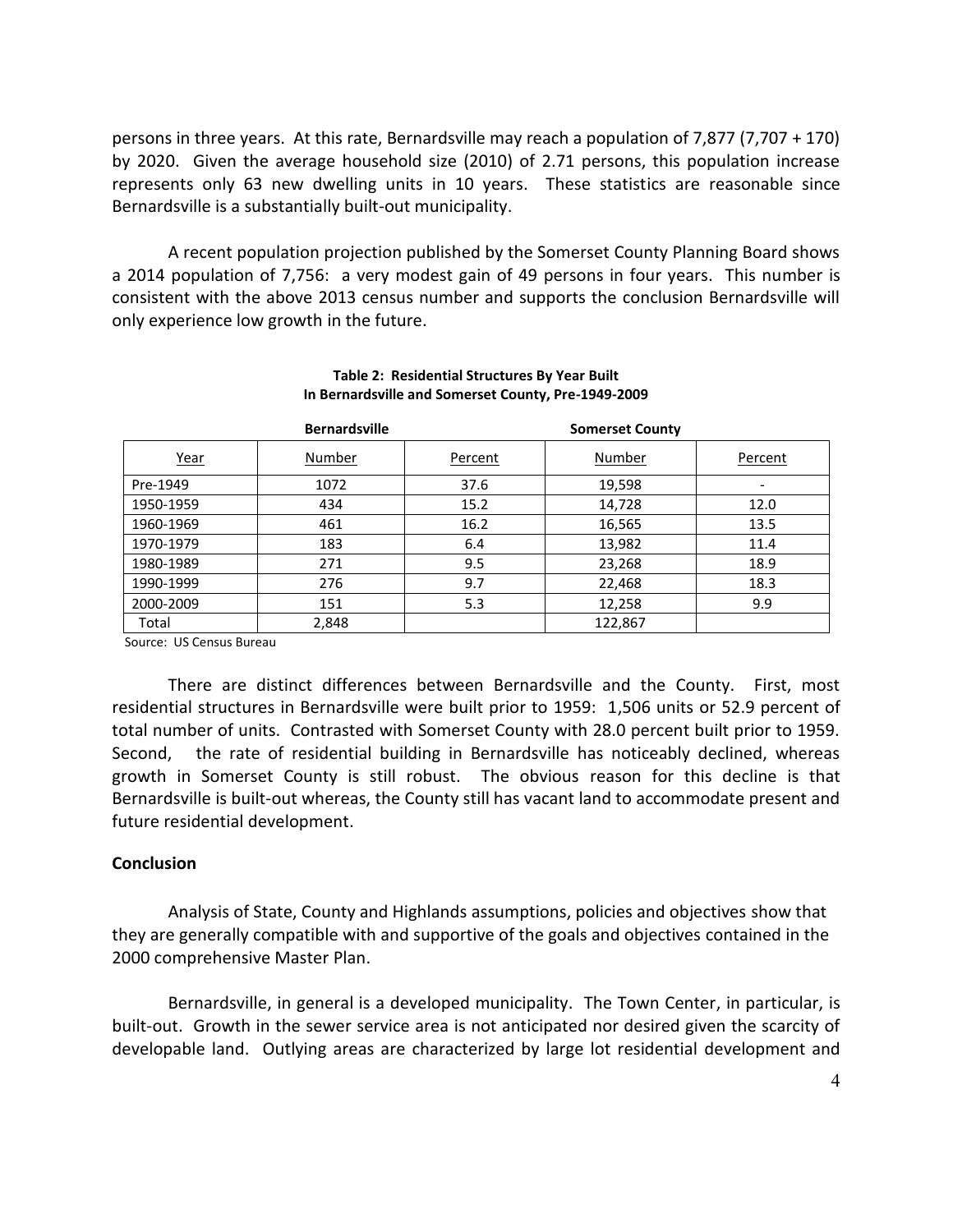zoning, corresponding to critical environmental features in these areas.

# **Reexamination of Development Regulations Changes, as itemized in 2006 Master Plan Reexamination.**

1. Zone districts: R-1-10 (10 acres) through R-5 (5,000 sq. ft.) all have the following building envelope requirements:

> *The building envelope shall exclude areas located within flood plains, wetlands and wetland buffers, except as may be approved by the New Jersey Department of Environmental Protection (NJDEP) and no floodplain nor wetlands nor wetland buffers shall be disturbed without the appropriate permits having been issued by the NJDEP.*

The 2006 Reexamination recommended examination of requiring a building envelope to be relatively free of "environmental constraints" as that term is defined in the land development ordinance. If the building envelope cannot be relatively free from environmental constraints then adjustments to lot size may be warranted.

**2017 Reexamination:** Conclusion in the 2006 Reexamination reaffirmed.

2. The 2006 Reexamination recommended modification of the setback and parking requirements in the R-5 zone district. The present setback requirements allow parking in the front yard and discourage the more desirable location of parking in the side or rear yard areas.

**2017 Reexamination:** Accomplished with ordinance regulating impervious coverage in front yard.

3. Reconcile the C-1 zone line in the Finley Avenue/Route 202 area. The 2000 Master Plan: Land Use Plan recommends "that the eastern portion of the C-1, the zone district boundary between C-1 and R-2 be adjusted to conform to existing land uses" (p. 61).

**2017 Reexamination:** This adjustment has not been undertaken as it only pertains to one lot and use: Rite Aid.

4. Examination of properties and/or areas where two zone districts divide property. Typically zone district live follow natural boundaries, streets or property lines rather than bisecting property.

**2017 Reexamination:** Zone line adjusted between R-4 (High School) and C-1 (bank property).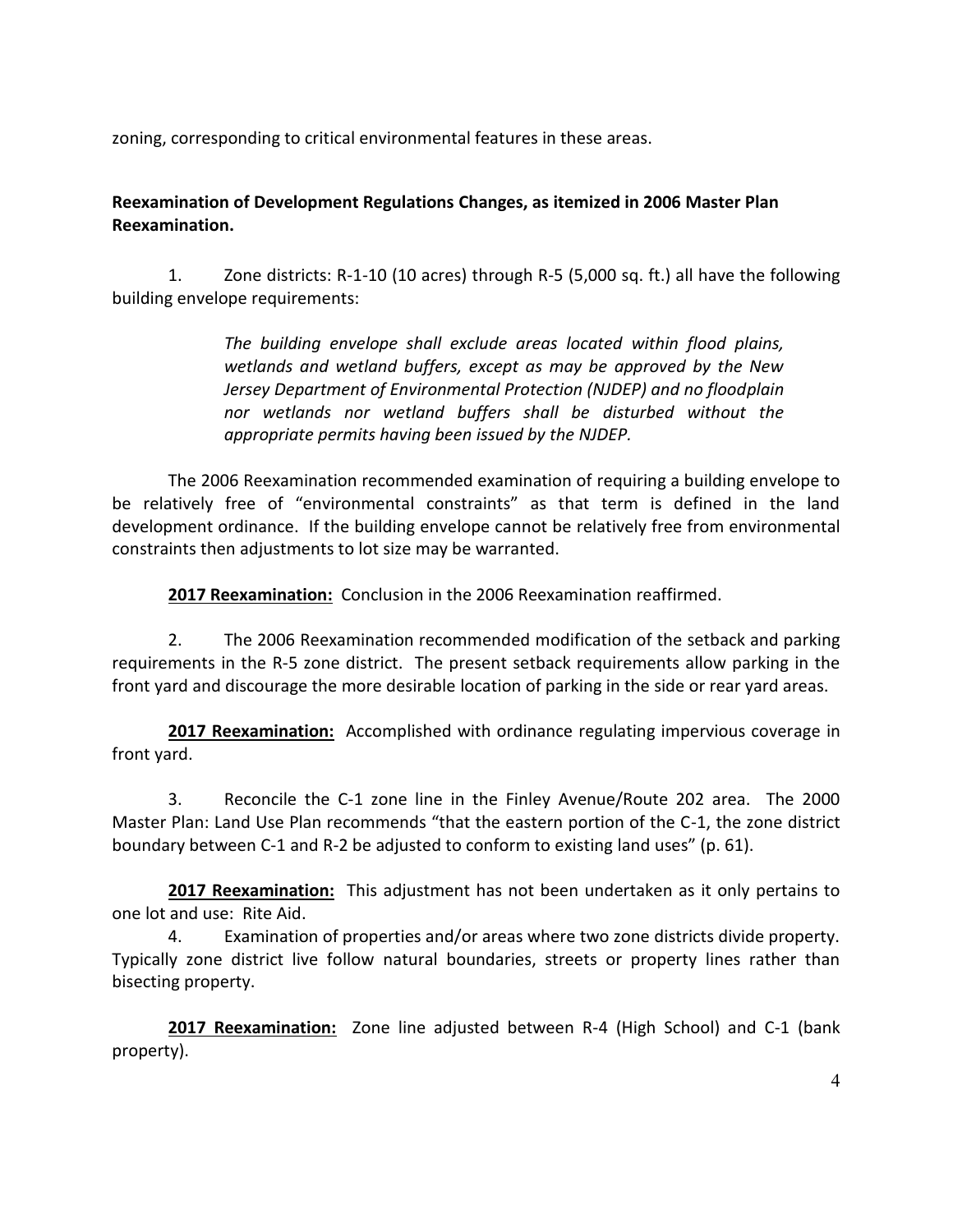5. Landscaping in parking areas. The ordinance (9-10.3) presently requires: "at least five (5%) percent of the area of any parking area for ten (10) or more vehicles shall be reserved as landscaped area". This requirement has been misinterpreted by applicants and thus should be modified to read: "five (5%) percent of the paved or curbed parking area for ten (10) or...."

**2017 Reexamination:** Adjustments in ordinance wording adopted in 2014.

6. Adjust bulk stands to R-1-10 zone. The R-1-10 zone was adopted on March 4, 2002. It incorporated the same bulk standards: setbacks, building envelope, etc. as in R-5 zone. However, these standards should be modified to reflect the larger lot dimensions of R-1-10 zone.

**2017 Reexamination:** Ordinance modifications as recommended above were adopted in 2009.

7. Examination of appropriateness of floor area allowed in small lot zone districts. It may allow additions too large or out of scale with their respective neighborhoods.

**2017 Reexamination:** Study of floor area allowed in small lot zone districts will normally not allow for out-of-scale development.

8. Bernardsville zoning ordinance needs a fence and wall section to govern these accessory structures.

**2017 Reexamination:** The Planning Board drafted a fence and wall ordinance, but it was not adopted by the Council.

## Changes in Municipal Policies and Objectives

The Open Space Advisory Committee has commissioned the Land Conservancy of New Jersey to prepare an Open Space and Recreation Plan Update. A draft was produced in September 2016. This document has been approved by the Planning Board as an amendment to the Master Plan.

The Planning Board has prepared a draft Housing Plan Element and Fair Share Plan (November 19, 2015). This base document may be revised as soon as Bernardsville's affordable housing obligations are finalized and Court proceedings similarly conclude; perhaps in the Spring 2017.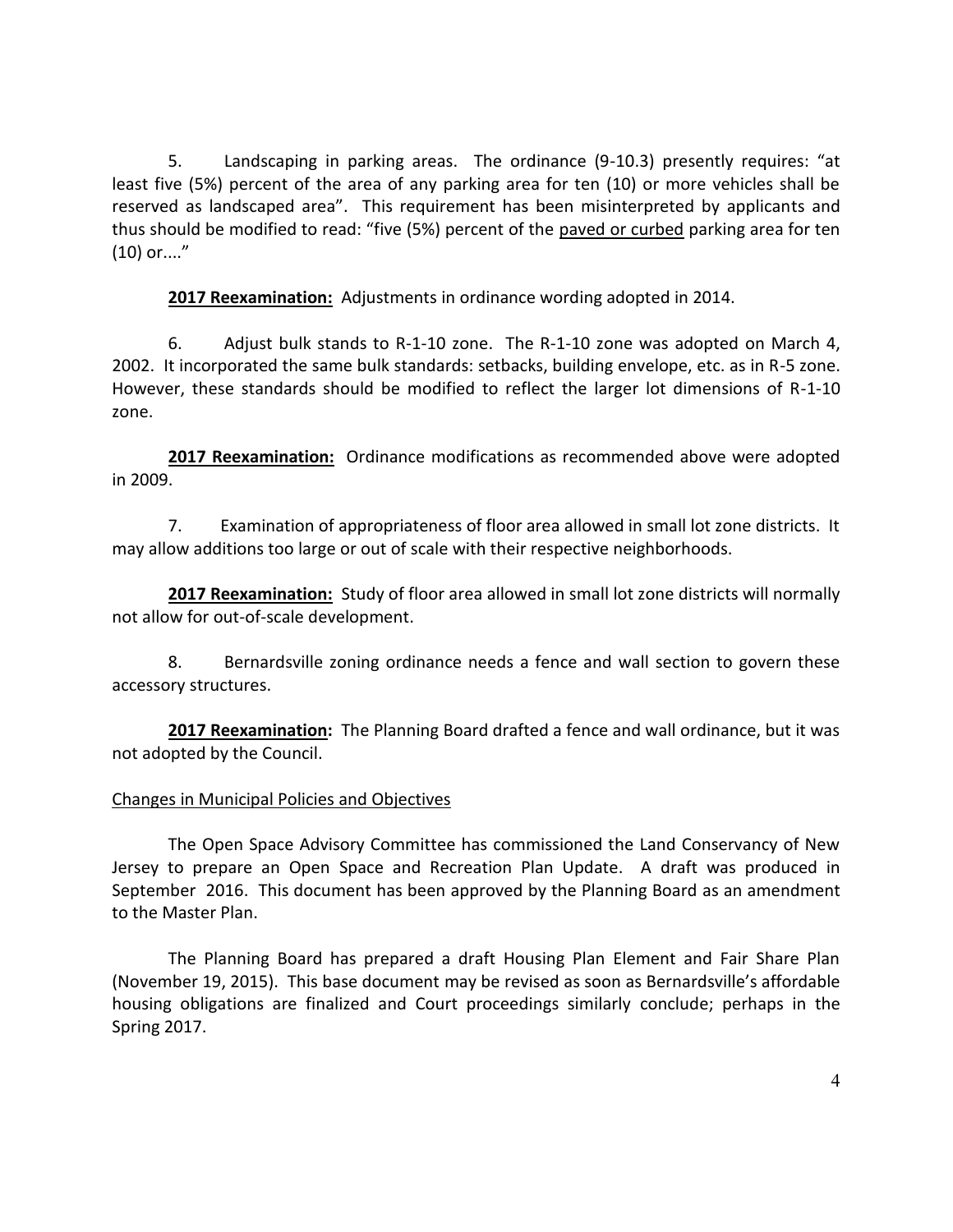Recent review of development site plan applications shows that there is a need for regulations pertaining to on-site and parking area lighting standards.

Bernardsville has a historic district, but few goals and polices applicable to the important district. The Planning Board will review alternative ordinance regulations with the view towards maintaining the integrity of this important and noteworthy district.

Bernardsville does not have a noise ordinance. This is particularly important as more and more dwellings are installing generators that will activate during storm events.

Development Regulations

In 2002, Bernardsville, implementing land use recommendations in the 2000 Comprehensive Master Plan rezoned 3,150 acres or 37.6 percent of the municipality to R-1-10 (10 acre lot size minimum from R-5 (5 acre). This rezoning was challenged and in 2004 the Superior Court found in Bernardsville's favor that the rezoning was reasonable and constitutional.

In 2003, Bernardsville adopted use, height and setback regulations for Wireless Telecommunication sites.

In 2004, Bernardsville adopted new height and setback standards applicable to Automobile Sales Uses in the C-1 Zone District.

In 2005, consistent with State objectives, Bernardsville adopted its Stormwater Management Plan that continues to provide guidance and regulations for stormwater control systems.

In 2014, Bernardsville adopted new parking regulations for the Downtown Parking Area. In summary, it created an administrative procedure through the Zoning Officer.

In 2014 drive-in, drive-through and car hop restaurants were made prohibited in all zone districts.

In 2014, institutional use conditional use regulations were modified to provide less restrictive, but reasonable standards.

*d. The specific changes recommended for the master plan or development regulations, if any, including underlying objectives, policies and standards, or whether a new plan or regulations should be prepared.*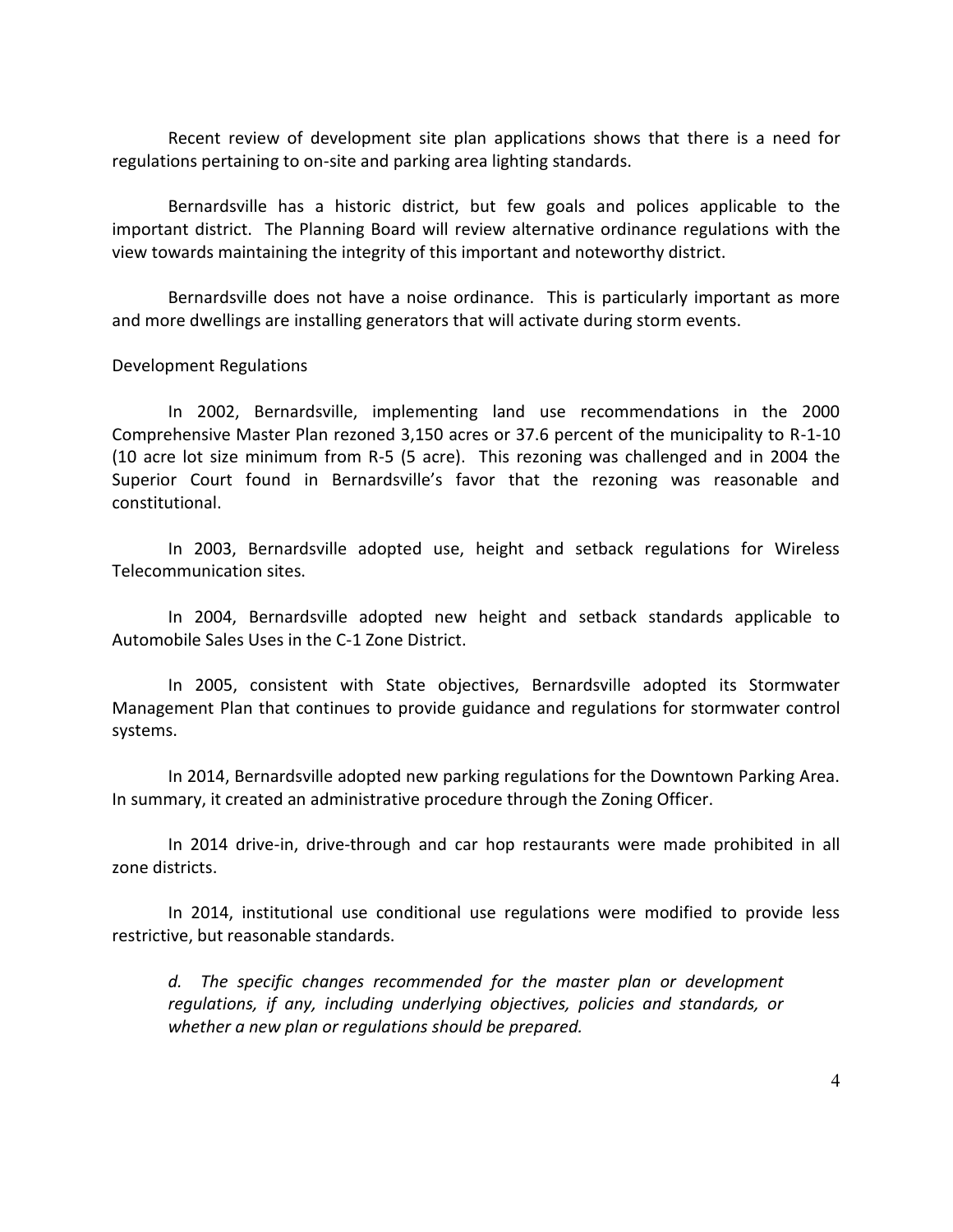#### Master Plan

The last Comprehensive Master Plan was adopted in 2000. It is 16 years old and in 2017 it will be 17 years old. There have been amendments including: Natural Resources Inventory, several Housing Plan Elements and Fair Share Plans, a Stormwater Management Plan and a new Open Space and Recreation Plan. In addition, the 2000 Master Plan relied on 1990 population and housing data. Since, there has been both US Census data for 2000 and 2010. This information is an important ingredient to land use policy formation.

Similarly, in the 2000-2017 period there have been a myriad of land use regulations and Court decisions that have to be integrated into a new Master Plan and Bernardsville's Land Development Regulations.

The Highlands Council (2008) produced a significant amount of base environmental data that should be analyzed and, if relevant, incorporated into the Master Plan Elements and, in particular, the Conservation Plan Element.

The 2000 Master Plan did not include by design: a Community Facilities, Recycling Plan, Farmland Preservation Plan, nor Green Building and Sustainable Plan Elements. A new Master Plan should revisit the relevance of including these plan elements or not.

## Development Regulations

Preparation of this Reexamination Report generated development regulation issues that are appropriate to investigate in 2017:

- 1. Downtown design standards. While at present there is no single architectural design that characterizes the downtown, absent design guidance, singular and individual designs will proliferate without consideration of compatibility and harmony.
- 2. The northwest site of Claremont Avenue from the 5 corner intersection to the brook is zoned B-1, yet there are no B-1 retail uses in this short corridor. Nor is there a realistic probability there ever will be conversion or redevelopment to B-1 uses. Rather the lots are characterized by modest single family dwellings on R-5 size lots. The properties may be more appropriately rezoned to R-5 from B-1.
- 3. Mine Brook Road (Route 202) is identified as a scenic corridor by both Bernardsville and Somerset County,. Other streets and roadways are also scenic. The Planning Board should examine means by which the streetscape, landscaping and front yards continue to contribute to the scenic quality of Bernardsville.